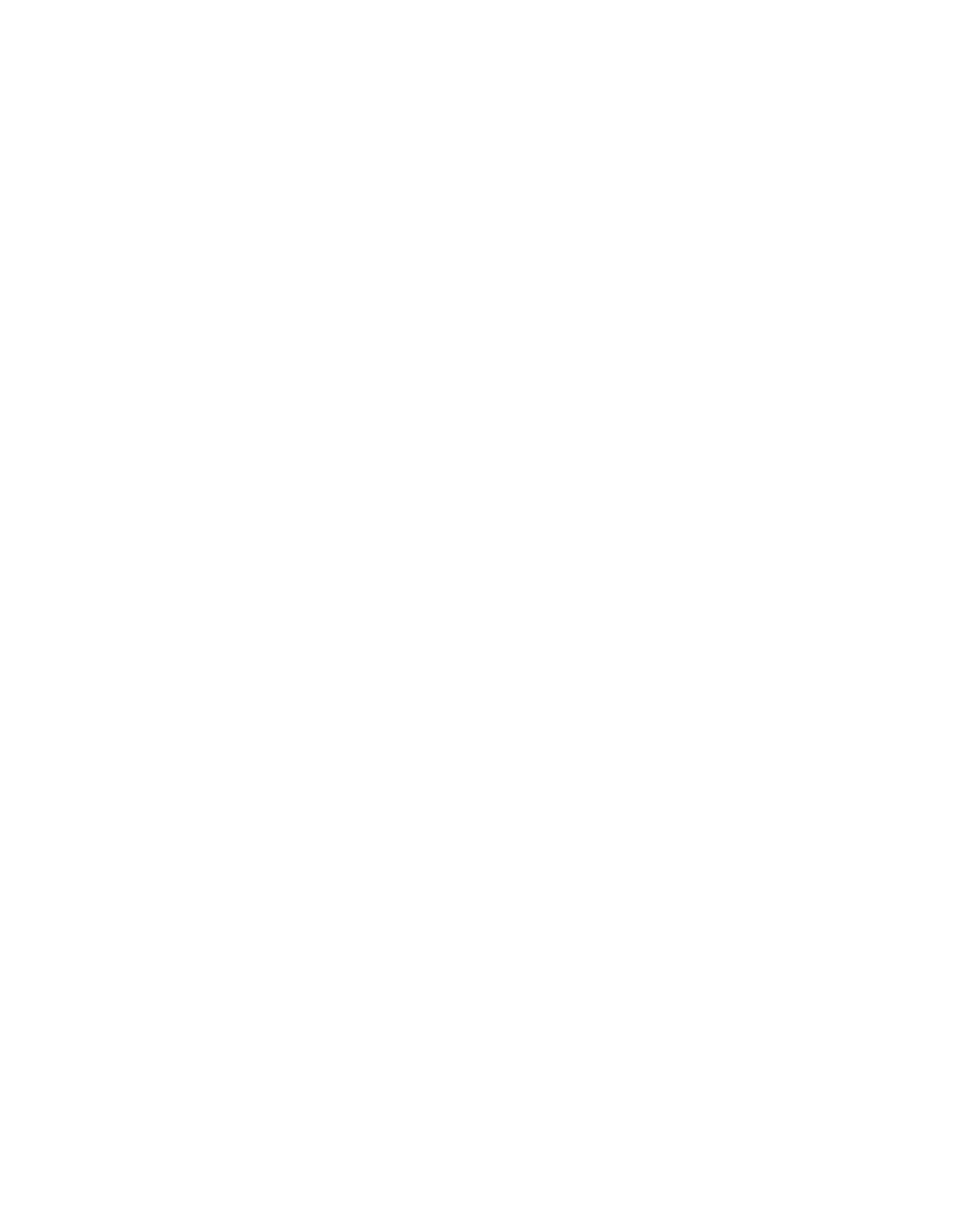|                         |                                     | SUBJECT TITLE<br><b>INTRODUCTORY</b>                                                                                                                                                    | <b>INSTRUCTOR</b>                    | $\mathbf{D}$ A $\mathbf{Y}$ | TIME                                         | ROOM                                             |
|-------------------------|-------------------------------------|-----------------------------------------------------------------------------------------------------------------------------------------------------------------------------------------|--------------------------------------|-----------------------------|----------------------------------------------|--------------------------------------------------|
| 21L.000J                | CI-HW<br>3-0-9 H same as<br>21W.041 | <b>Writing About Literature</b>                                                                                                                                                         | Lutz, M.                             |                             | MW 3-4:30 pm                                 | 14N-325                                          |
| 21L.003                 | 3-0-9 H CI-H                        | <b>Great Novels in English [Reading Fiction]</b>                                                                                                                                        | Buzard, J.                           | TR.                         | $3:30-5$ pm                                  | $2 - 103$                                        |
| 21L.004 L2 3-0-9 H CI-H |                                     | <b>Reading Poetry</b>                                                                                                                                                                   | Fuller, M.                           | TR.                         | $1-2:30$ pm                                  | $1 - 246$                                        |
| 21L.009                 | 3-0-9 H CI-H                        | <b>Shakespeare</b>                                                                                                                                                                      | Habinek, L.                          |                             | TR 9:30-11 am                                | $2 - 103$                                        |
| 21L.011                 | 3-3-6 A CI-H                        | <b>Introduction to Film Studies (Lecture)</b><br>Introduction to Film Studies (Screening)<br>Introduction to Film Studies (Recitation 1)<br>Introduction to Film Studies (Recitation 2) | Svensson, A.                         | т<br>м<br>R.<br>R           | $3:30-5$ pm<br>7-10 pm<br>$3-4pm$<br>$4-5pm$ | $3 - 270$<br>$3 - 270$<br>$1 - 273$<br>$1 - 273$ |
| 21L.015                 | 3-0-9 H CI-H                        | <b>Imagining Alternative Worlds [Children's Literature]</b>                                                                                                                             | Gubar, M.                            |                             | MW $1:30-3$ pm                               | 4-257                                            |
| 21L.019                 | 3-0-9 H CI-H                        | <b>Liars, Cheaters, &amp; Thieves</b> [Introduction to European and Latin American<br>Fiction]                                                                                          | Terrones, J.                         |                             | MW 3:30-5 pm                                 | 56-167                                           |
| 21L.021                 | 3-0-9 H CI-H                        | <b>Comedy</b>                                                                                                                                                                           | Kelley, W.                           |                             | TR 3-4:30 pm                                 | 4-249                                            |
| 21L.025                 | 3-0-9 H CI-H                        | A History of the Book from Papyrus to Pixel                                                                                                                                             | Frampton, S.                         |                             | TR 11-12:30 pm                               | $2 - 103$                                        |
| 21L.310                 | $2 - 0 - 4$                         | SAMPLINGS(6-UNITS)<br>The Great Gatsby & Black Culture [Bestsellers] (Ends March 18)                                                                                                    | Kelley, W.                           |                             | TR 11:30-1 pm                                | $4 - 253$                                        |
| 21L.325                 | $2 - 0 - 4$                         | <b>Children Creating Culture [Small Wonders]</b>                                                                                                                                        | Gubar, M.                            |                             | M 11-12:30 pm 66-154                         |                                                  |
| 21L.355                 | $2 - 0 - 4$                         | <b>Textual Mischief [Literature in the Digital Age] (Begins March 28)</b>                                                                                                               | Kelley, W.                           |                             | TR 11:30-1 pm                                | $5 - 232$                                        |
| 21L.432J                | 3-0-9 H 2MS.915                     | <b>INTERMEDIATE</b><br><b>Understanding Television</b>                                                                                                                                  | Hendershot, H. W.                    |                             | $7 - 10$ pm                                  | $4 - 253$                                        |
| 21L.433                 | $3-0-9$ H                           | <b>Kubrick [Film Styles and Genres]</b>                                                                                                                                                 | Brinkema, E.                         | R.                          | $7-10$ pm                                    | $1 - 273$                                        |
| 21L.434                 | $3-0-9$ H                           | 21st Century Speculative Fiction [Science Fiction and Fantasy]                                                                                                                          | Finch, L.                            | TR.                         | $1 - 2:30$ pm                                | 14N-112                                          |
| 21L.435J                | 3-3-6 H CMS.840                     | In Dreams: The dream sequence in literature and film [Literature and Film]                                                                                                              | Habinek, L.                          | TR.                         | $1 - 2:30$ pm                                | $1 - 375$                                        |
| 21L.451                 | $3-0-9$ H                           | <b>Literary Theory</b>                                                                                                                                                                  | Raman, S.                            |                             | TR 2-3:30 pm                                 | 56-167                                           |
| 21L.455                 | $3-0-9$ H                           | <b>Homeric Epics [Ancient Authors]</b>                                                                                                                                                  | Forte, A.                            |                             | MW 11-12:30 pm                               | $2 - 103$                                        |
| 21L.457                 | $3-0-9$ H                           | <b>The Bible: New Testament</b>                                                                                                                                                         | Lipkowitz, I.                        |                             | TR 9:30-11 am                                | $1 - 135$                                        |
| 21L.480J                | 3-0-9 H WGS.245                     | <b>Identities and Intersections: Queer Literatures</b>                                                                                                                                  | Terrones. J. MW 9:30-11 am           |                             |                                              | $2 - 135$                                        |
| 21L.485                 | $3-0-9$ H                           | <b>Twentieth Century Masters [Modern Fiction]</b>                                                                                                                                       | Thorburn, D.                         |                             | TR 3-4:30 pm                                 | 4-146                                            |
| 21L.486                 | $3-0-9$ A                           | <b>Gender and Performance [Modern Drama]</b>                                                                                                                                            | Henderson, D. TR 11-12:30 pm 14N-325 |                             |                                              |                                                  |
| 21L.487                 | $3-0-9$ H                           | <b>Worlds Made and Unmade [Modern Poetry]</b>                                                                                                                                           | Jackson, N.                          | TR.                         | $1-2:30$ pm                                  | $2 - 103$                                        |
| 21L.512                 | $3-0-9$ H                           | <b>Novelists' Essays [American Authors]</b>                                                                                                                                             | Alexandre, S. TR 3-4:30 pm           |                             |                                              | $1 - 242$                                        |
|                         |                                     | INTERNATIONAL LITERATURES                                                                                                                                                               |                                      |                             |                                              |                                                  |
| 21L.609<br>21L.610      | $2-0-4$<br>$2-0-4$                  | <b>Greek Readings (End March 18)</b>                                                                                                                                                    | Forte, A.                            | <b>MW</b>                   | $4-5$ pm                                     | $1 - 246$                                        |
| 21L.611                 | $3-0-3$                             | Latin I (Ends March 18)                                                                                                                                                                 | Colaizzi, R.                         |                             | MW 1-2:30 pm                                 | 14N-112                                          |
| 21L.612<br>21L.640J     | $3-0-3$<br>3-0-9 H same as          | <b>Latin II</b> (Begins March 28)<br>The New Spain: 1977-Present                                                                                                                        | Resnick, M.                          | T.                          | $7-10$ pm                                    | 14N-325                                          |
|                         |                                     | <b>SEMINAR</b>                                                                                                                                                                          |                                      |                             |                                              |                                                  |
| 21L.702                 | 3-0-9 H CI-M                        | Afrofuturism, Magical Realism, and Other Otherwise Worlds [Studies in<br>Fiction]                                                                                                       | Terrones, J. MW 1-2:30 pm            |                             |                                              | 56-167                                           |
| 21L.703                 | 3-0-9 H CI-M                        | Ancient and Medieval Shakespeares--Now! [Studies in Drama]                                                                                                                              | Henderson, D. TR                     |                             | $3:30-5$ pm                                  | $4 - 253$                                        |
| 21L.704                 | 3-0-9 H CI-M                        | <b>Avatars, Allegory, and Apocalypse in Spenser's Faerie Queene</b> [Studies in<br>Poetry]                                                                                              | Fuller, M.                           | т.                          | $7-10$ pm                                    | $2 - 103$                                        |
| 21L.706J                | 3-3-6 H CI-M - meets                | Lost and Found Footage [Studies in Film]                                                                                                                                                | Svensson, A. TR 11-12:30 pm          |                             |                                              | $4 - 253$                                        |
| 21L.707                 | 3-0-9 H CI-M                        | The Written Kitchen: Reading Women's Cookbook and Food Blogs<br>[Problems in Cultural Interpretation]                                                                                   | Lipkowitz, I.                        |                             | TR 11:30-1 pm                                | $4 - 144$                                        |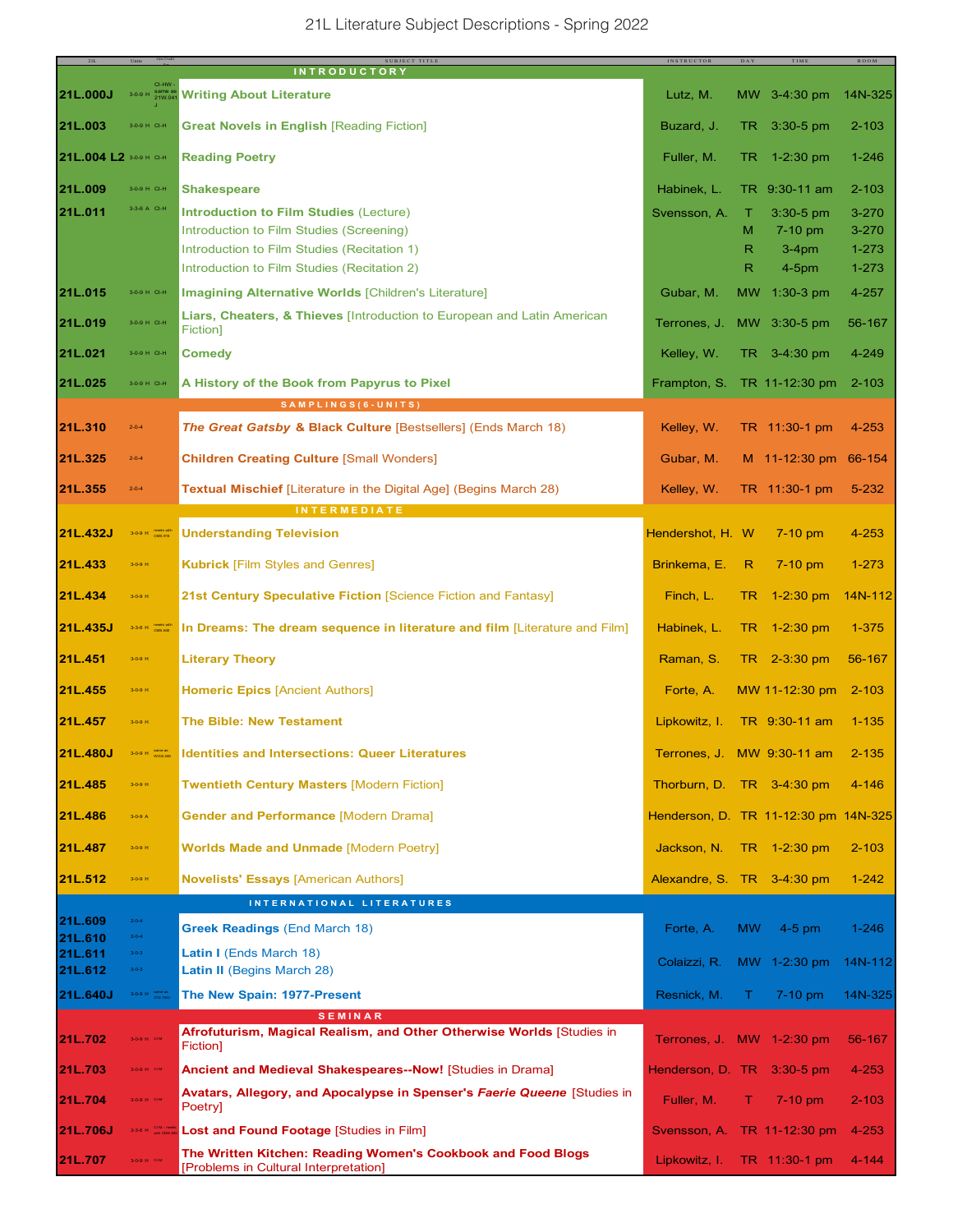Note: Rooms and times subject to change

| <b>TIME</b> | Monday/Wednesday          |                             |                       |             |
|-------------|---------------------------|-----------------------------|-----------------------|-------------|
| 9:30 AM     | 21L.004 L1 AB             | 21L.480J JT                 |                       |             |
| 10:00 AM    | $9:30-11a$                | MW 9:30-11a                 |                       |             |
| 10:30 AM    |                           |                             |                       |             |
| 11:00 AM    |                           |                             |                       |             |
| 11:30 AM    | 21L.325 MG<br>M 11-12:30p | 21L.455 AF<br>$11 - 12:30p$ | 21L.601J AB           |             |
| 12:00 PM    |                           |                             | 11:30-1p              |             |
| 12:30 PM    |                           |                             |                       |             |
| 1:00 PM     |                           | 21L.611 RC                  | 21L.612 RC            |             |
| 1:30 PM     |                           | $1 - 2:30p$                 | $1 - 2:30p$           | 21L.702 JT  |
| 2:00 PM     | 21L.015 MG<br>$1:30-3$ pm | Ends Mar. 18                | <b>Begins Mar. 28</b> | $1 - 2:30p$ |
| 2:30 PM     |                           |                             |                       |             |
| 3:00 PM     |                           | 21L.000J ML                 |                       |             |
| 3:30 PM     |                           | 3-4:30pm                    |                       |             |
| 4:00 PM     | 21L.019 JT                |                             | 21L.609/610 AF        |             |
| 4:30 PM     | $3:30 - 5p$               |                             | 4-5pm<br>Ends Mar. 18 |             |
| 5:00 PM     |                           |                             |                       |             |
| 7:00 PM     |                           |                             |                       |             |
| 7:30 PM     | 21L.011 AS                |                             |                       |             |
| 8:00 PM     | M 7-10p                   | <b>21L.432J HH</b>          |                       |             |
| 8:30 PM     | <b>Screening</b>          | <b>W</b> 7-10p              |                       |             |
| 9:00 PM     |                           |                             |                       |             |
| 9:30 PM     |                           |                             |                       |             |

| <b>TIME</b>                                         |                              |                             |                                   | Tuesday/Thursday          |                           |                          |                         |
|-----------------------------------------------------|------------------------------|-----------------------------|-----------------------------------|---------------------------|---------------------------|--------------------------|-------------------------|
| 9:30 AM<br>10:00 AM<br>10:30 AM                     | 21L.009 LH<br>$9:30-11a$     | 21L.457 IL<br>$9:30 - 11a$  |                                   |                           |                           |                          |                         |
| 11:00 AM<br>11:30 AM<br>12:00 PM                    | 21L.025 SF<br>11-12:30p      | 21L.486 DH<br>$11 - 12:30p$ | 21L.706J AS<br>11-12:30pm         | 21L.707 IL                | 21L.310 WK<br>$11:30-1p$  | 21L.355 WK<br>$11:30-1p$ |                         |
| 12:30 PM<br>1:00 PM                                 |                              |                             |                                   | 11:30-1p                  | Ends Mar. 18              | <b>Begins Mar. 28</b>    |                         |
| 1:30 PM<br>2:00 PM                                  | 21L.004 L2 MF<br>$1 - 2:30p$ | 21L.434 LF<br>$1 - 2:30p$   | 21L.435J LH<br>$1 - 2:30p$        |                           | 21L.487 NJ<br>$1 - 2:30p$ |                          |                         |
| 2:30 PM<br>3:00 PM                                  |                              |                             |                                   | 21L.451 SR<br>$2 - 3:30p$ |                           |                          | 21L.021 WK<br>$3-4:30p$ |
| 3:30 PM                                             |                              | 21L.011 AS                  | 21L.011 AS<br><b>Recitation 1</b> |                           | 21L.485 DT<br>$3-4:30p$   | 21L.512 SA               |                         |
| 4:00 PM                                             | 21L.003 JB<br>$3:30 - 5p$    | T 3:30-5p<br><b>Lecture</b> | R 3-4p<br><b>Recitation 2</b>     | 21L.703 DH<br>$3:30 - 5p$ |                           | $3-4:30p$                |                         |
| 4:30 PM<br>5:00PM                                   |                              |                             | R 4-5                             |                           |                           |                          |                         |
| 7:00 PM                                             |                              |                             |                                   |                           |                           |                          |                         |
| 7:30 PM<br>8:00 PM<br>8:30 PM<br>9:00 PM<br>9:30 PM | 21L.704 MF<br>T 7-10p        | 21L.640J MR<br>T 7-10p      | 21L.433 EB<br><b>R</b> 7-10p      |                           |                           |                          |                         |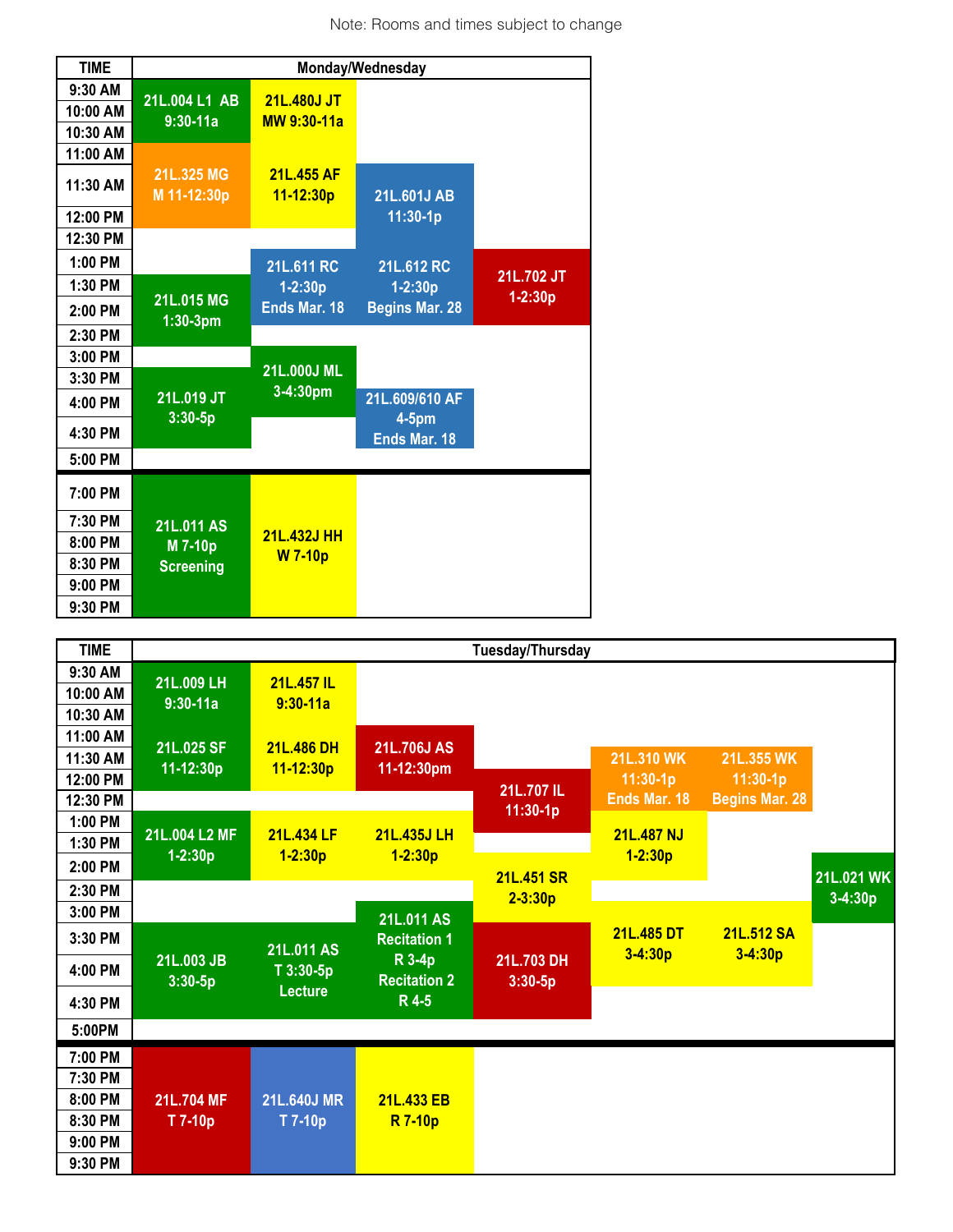## **INTRODUCTORY**

### **Writing About Literature**

**21L.000J (H, CI-HW)**  Same as 21W.041J MW 3:00- 4:30pm Michael Lutz

This course will look at literature centered on monstrous figures to think about two things. The first: how do monsters (like devilish magicians, mad scientists, and any number of nameless creatures) show or de-monstrate the fears, anxieties, and problems of specific cultural moments throughout history? What are the techniques authors use to fashion their monstrous characters and what are their implications? The second: what are we to make of the fact that, while monsters are often objects of terror, they are also frequently sympathetic figures, vibrant fictional characters whose complexities seem to protest the fear they are (supposedly) meant to inspire?

14N-325 Indeed, many of the monsters we will cover are, to some readers, the heroes of their stories.

> By reading literature in genres ranging from 16th century English drama to the 19th century Gothic novel to contemporary American horror fiction, this course will teach you to understand and write about—through close reading, historical and contextual research, and comparative analysis of texts—literature's rich, ongoing, and ambivalent tradition of making monsters.

### **Reading Fiction: Great Books in English**

**21L.003 (H, CI-H)**  TR 3:30- 5:00pm James Buzard 2-103 A handful of great short to mid-sized novels from a golden age in English fiction, circa 1815-1930. We'll study Jane Austen's *Emma*  (1815), Charlotte Bronte's *Jane Eyre* (1847), Charles Dickens's *Great Expectations* (1860-61), and Thomas Hardy's *The Mayor of Casterbridge (1886),* and Virginia Woolf's *To the Lighthouse (1927).* Topics will include (but not be limited to): social class and its powers and limits; women's place and power in society; the evolution of fictional realism; the novel of character development (Bildungsroman); the emergence of literary modernism. Some attention will be paid to the historical context in which these works were written, but the main emphasis will be on learning to read some classic texts with insight and appreciation.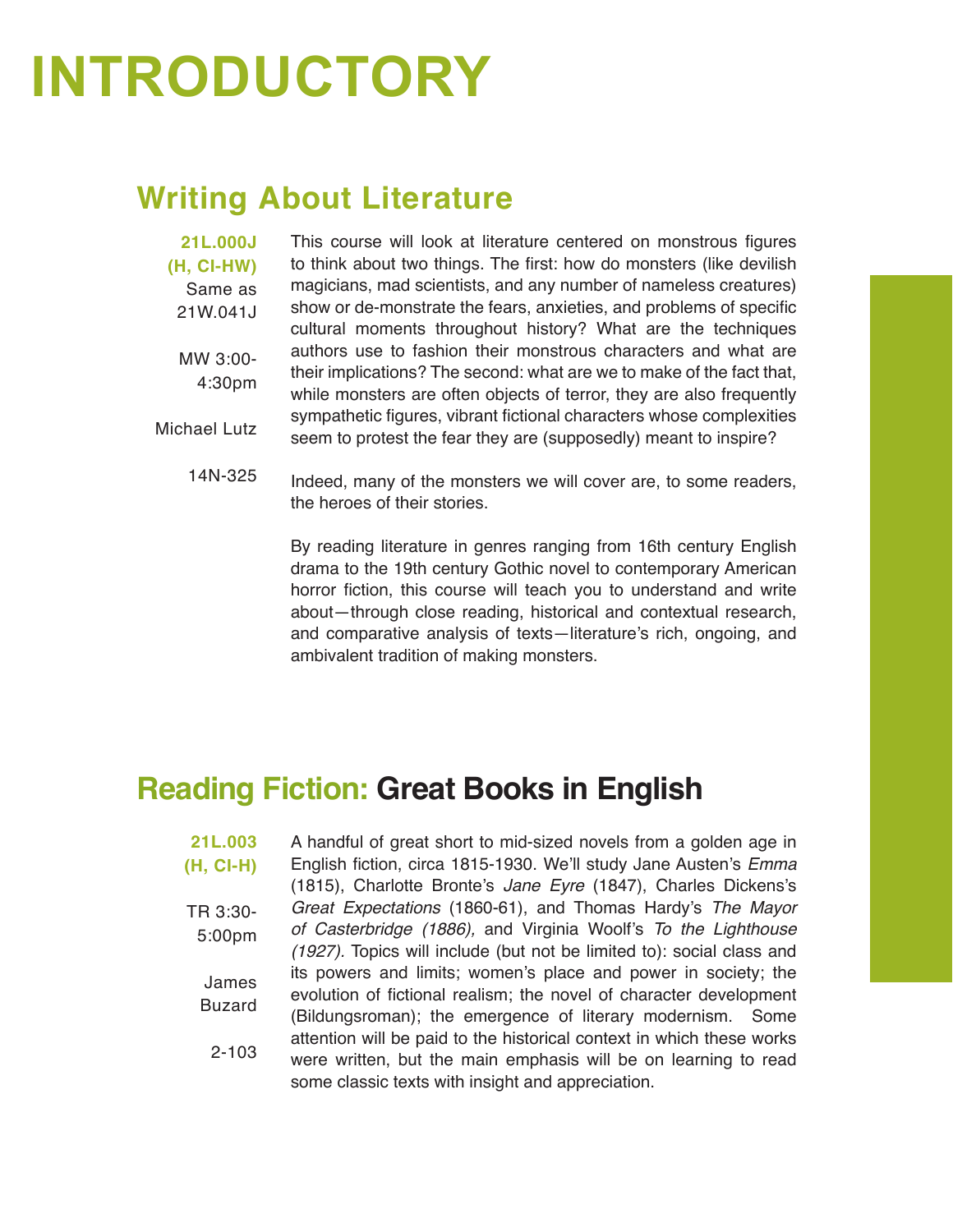### **Reading Poetry**

**21L.003 (H, CI-H)**   $L2$ TR 1:00- 2:30pm How do you read a poem? Many people find poetry "difficult" – sometimes pleasurably and sometimes less so. But within that category of the difficult resides much what is useful and of value to us as readers and human beings. Among the goals of the class we will be developing and practicing some of the skills, habits, and knowledge to approach poetic texts – difficult or otherwise – so that you can judge for yourselves what they mean for you.

Mary Fuller 1-246 We'll take a close look at the nature of evidence that can be used for thinking and talking about poetry: the formal properties of poetic language as well the use of context. We'll read a wide variety of poetry from 1900 through the present, with some glances further back, and we will explore a variety of tools and approaches, from the old (memorization, listening, and reading out loud) to the new (digitally enabled visualization and annotation). Most of our reading will be in modern English, so that we can focus on how poets work with its particular properties and affordances, but any knowledge of other languages can be a valuable resource to contribute to our discussion. The last two weeks of the semester will focus on readings chosen and presented by the class.

### **Shakespeare**

**21L.007 (H, CI-H)** TR 9:30- 11:00am Lianne Habinek 2-103 Dr. Johnson famously writes that Shakespeare's natural disposition is comedy, in which he "seems to repose, or to luxuriate, as in a mode of thinking congenial to his nature." In this course, we will ask how true such a statement is by contextualizing Shakespeare's major comedies within a broader framework that includes "problem" plays and contemporary city comedies by Jonson, Middleton, and Dekker. We will ground our readings in performance and will pair comedies with their filmic realizations, allowing us to consider global instantiations of Shakespearean comedy, as well as to ask how well comedy travels across cultural boundaries. Connections may include *Twelfth Night; Some Like It Hot; Taming of the Shrew; Kiss Me, Kate; Beware of Eve;*  10 Things I Hate About You; A Midsummer Night's Dream; *Were the World Mine; Comedy of Errors*; and *Bhranti Bilas.*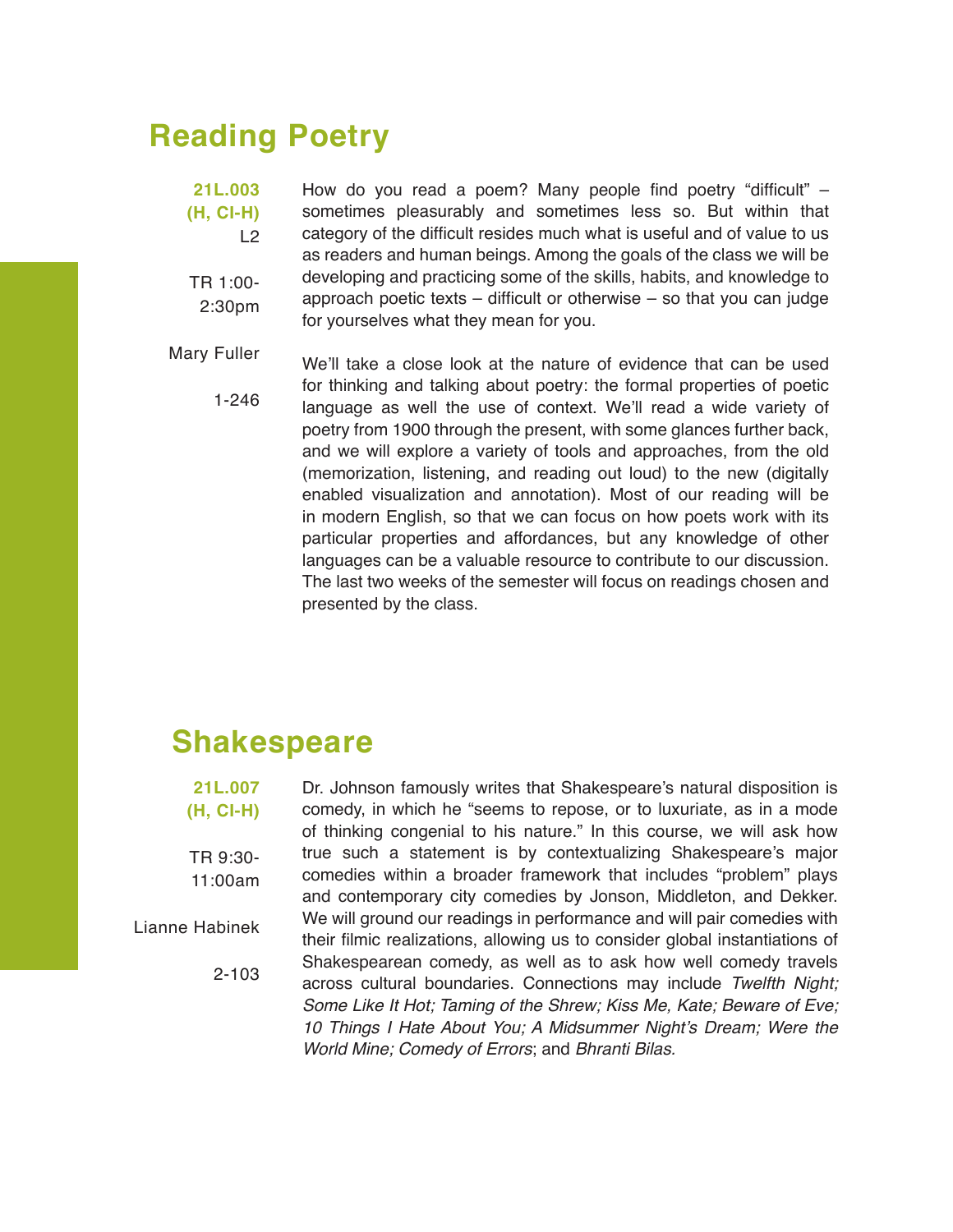### **Introduction to Film Studies**

**21L.011 (A, CI-H)**  Same subject as 21H.106, 21W.741, 24.912, CMS.150, WGS.190

> Lecture T 3:30-5:00pm 3-270

Screening M 7:00-10:00pm 3-270

Recitation 1 R 3:00-4:00pm 1-273

Recitation 2 R 4:00-5:00pm 1-273

Alex Svensson

#### Concentrates on close analysis and criticism of a wide range of films, including works from the early silent period, documentary and avantgarde films, European art cinema, and contemporary Hollywood fare. Through comparative reading films from different eras and countries, students develop the skills to turn their in-depth analyses into interpretations and explore theoretical issues related to spectatorship. Syllabus varies from term to term, but usually includes such directors as Coppola, Eisenstein, Fellini, Godard, Griffith, Hawks, Hitchcock, Kubrick, Kurosawa, Tarantino, Welles, Wiseman, and Zhang

### **Children's Literature: Imagining Alternative Worlds**

#### **21L.015 (H, CI-H)**

MW 1:30- 3:00pm

Marah Gubar

4-257

In this course, we will study fantasy narratives that invite readers to immerse themselves in enchanted alternative realms, or magical worlds enmeshed within the realm of everyday life. Revisiting familiar environs such as Middle-Earth and Narnia concluding with trips through more contemporary and diverse fantasylands, we will investigate how authors employ the tools of fiction to craft such convincing alternative worlds. Are these fantasies an escapist solution to the problem of modern disenchantment, or can we tell some other, more complicated story about their emergence and function? Since creative writers are themselves astute critics of fantasy, we will draw inspiration from essays by Ursula K. Le Guin, Philip Pullman, Daniel José Older, Zetta Elliott, and other writers for whom criticism itself constitutes a creative act.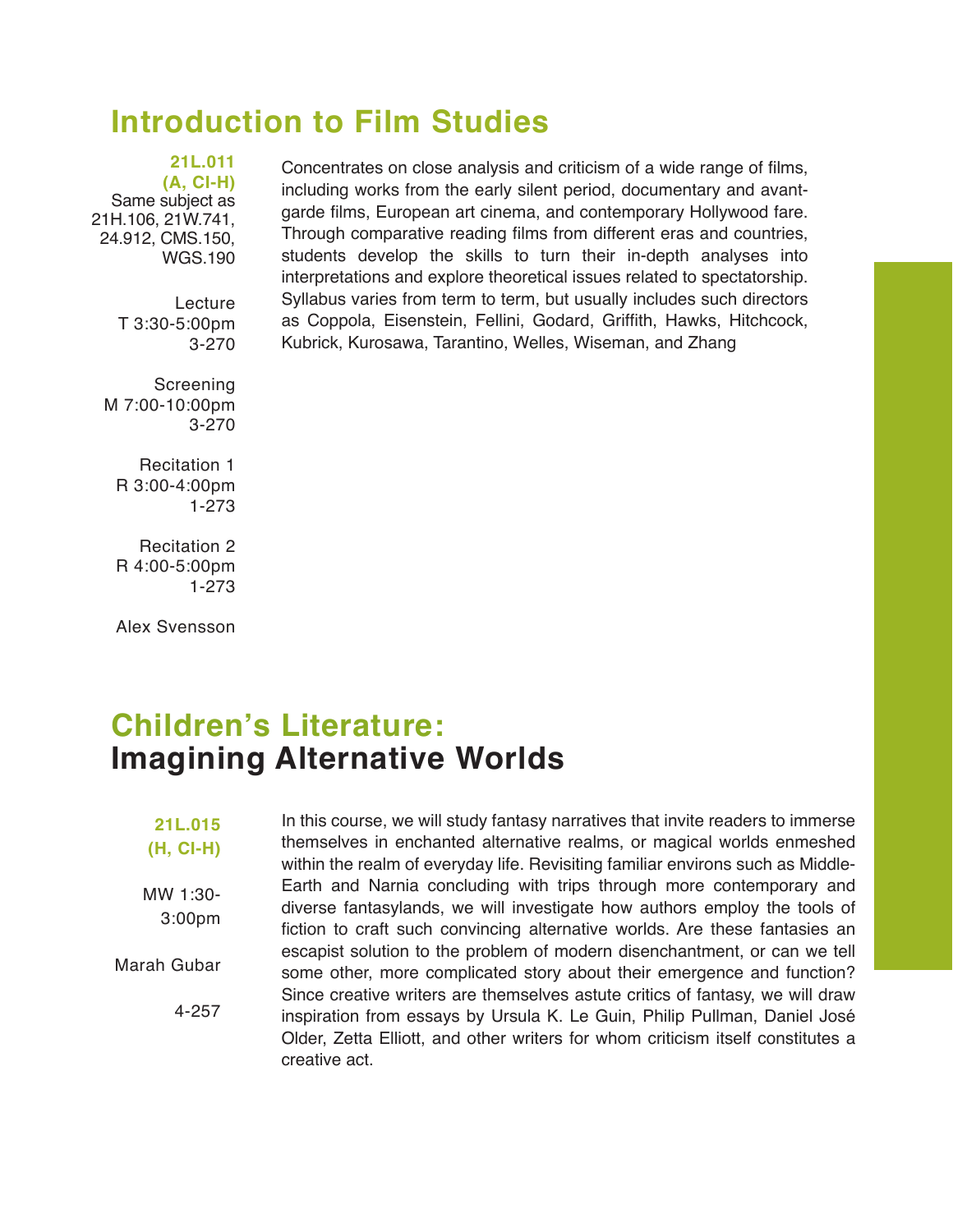### **Introduction to European & Latin American Fiction: Liars, Cheaters and Thieves**

#### **21L.019 (H, CI-H)**

MW 3:30- 5:00pm

Joaquín **Terrones** 

56-167

Fiction writers are masters of the art of deception. They lie all the time. It should come as no surprise, then, that some of their most enduring (and sometimes endearing) characters are themselves liars, swindlers, adulterers, rogues and criminals. This course will introduce you to European and Latin American fiction through a selection of its most memorable lowlifes. We will examine how novels, short stories, graphic novels and films use these outsiders and their transgressions to comment on societal norms and problems. Some of the works we will analyze and discuss are the Lazarillo de Tormes, Voltaire's *Candide,* Gustave Flaubert's *Madame Bovary,* Machado de Assis's *Epitaph of a Small Winner*, Jorge Luis Borges's *A Universal History of Infamy,* Gabriel García Márquez's Chronicle of a Death Foretold, and Clarice Lispector's *The Hour of the Star.* Class projects will include the opportunity for students to create—using various media—their own lowlife characters.

### **Comedy**

#### **21L.021 (H, CI-H)** TR 3:00- 4:30pm Wyn Kelley 4-249 Comedy, the most elastic of literary and performance modes, skewers artifice, topples authority, and reverses expectations, not with the fatal outcomes of tragedy but with laughter and festivity. This class examines the deep roots and current forms of comedy, with a particular focus on the mechanisms and mysteries of comic insurrection. We will revel in Greek, Roman, and Shakespearean drama and the bawdy humor of Rabelais; explore Aphra Behn's eighteenth-century theater of feminist rakes in *The Rover;* investigate romantic comedy, parody, and social satire in Jane Austen and Oscar Wilde; peek under the covers of small-town family life in Alison Bechdel's *Fun Home*; and observe the uneasy relationship between farce and romantic love, violence and redemptive humor, satire and festivity in comic art. Discussion will frequently draw on examples of popular and contemporary forms, including political humor, stand-up, and sketch comedy.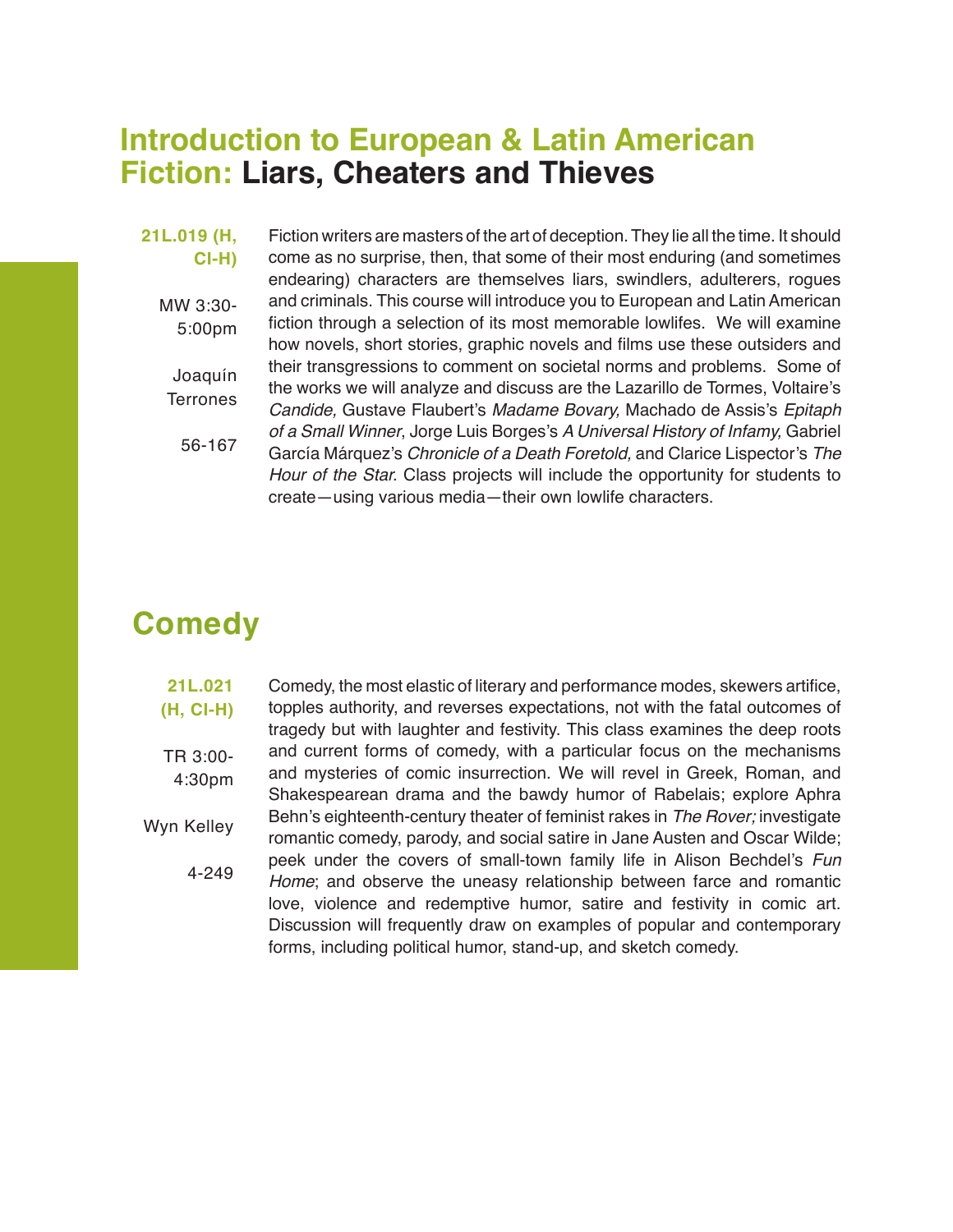### **A History of the Book from Papyrus to Pixel**

**21L.025 (H, CI-H)** 

TR 11:00- 12:30pm

Stephanie Ann Frampton

2-103

This course is about the pleasures and powers of reading. From the Sumerian clay tablets of more than four millennia ago through to the spectacular emergence of the electronic text, the written word – in all its forms – has captivated the human mind, embodied our insights into the world around us, and made enduring our most profound artistic creations and scientific discoveries. This semester we journey into the history of the book by means of some of its most resonant artifacts, past and present. Readings include literary works by authors such as Miguel Cervantes, Emily Dickinson, and Italo Calvino and theoretical writing by scholars including Marshall McLuhan and Roland Barthes. Regular hands-on sessions in MIT Libraries lead to capstone research projects on objects in MIT Distinctive Collections. Students present on their readings and research in a variety of forms.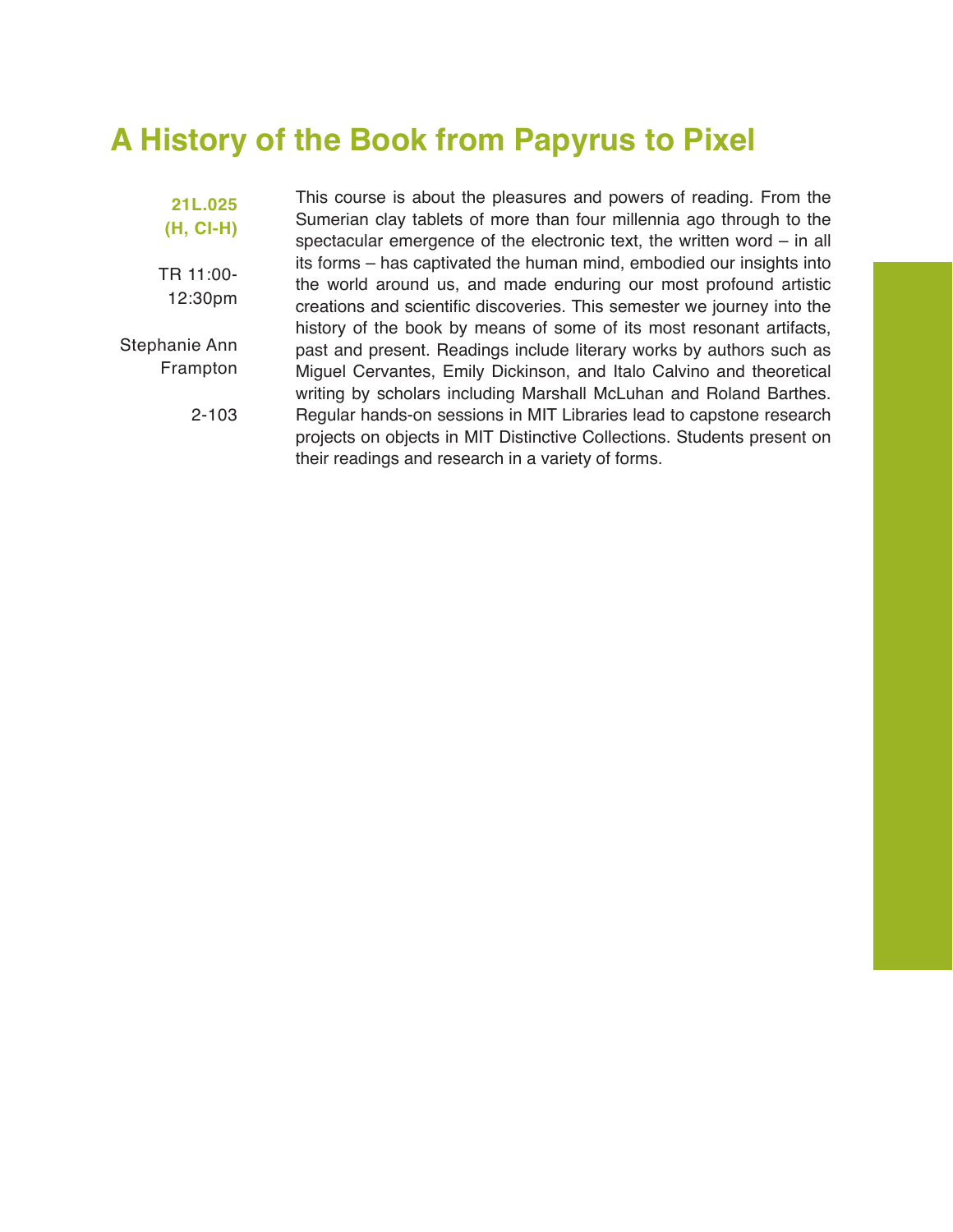## **SAMPLINGS**

### **Bestsellers** *The Great Gatsby* **& Black Culture**

**21L.310 ends March 18th**

> TR 11:30- 1:00pm

Wyn Kelley

4-253

F. Scott Fitzgerald's *The Great Gatsby* (1925), a long-time bestseller, is often read as a quintessential portrayal of the American Dream. Jay Gatsby, a white working-class outsider, adopts the persona of a wealthy aristocrat in Jazz Age New York. Black authors in the last century have engaged with Fitzgerald's book or its themes, refreshing its impact in intriguing ways. As we will see in this class, the protagonist of Nella Larsen's *Passing* (1929), like Fitzgerald's Jay Gatsby, aspires to the world of wealthy socialites. Toni Morrison's *Jazz* (1992), takes place in the same period as Fitzgerald's novel and views the Jazz Age within the context of the Great Migration and Jim Crow. Stephanie Powell Watts's *No One Is Coming to Save Us*  (2017) situates Gatsby's story in a declining North Carolina town, where JJ Ferguson, a wealthy Black entrepreneur, builds an impressive mansion. Reading Fitzgerald's novel in dialogue with African American history and literary culture suggests how *The Great Gatsby* has grown and changed over the last century.

### **Small Wonders Children Creating Culture**

#### **21L.325**

M 11:00- 12:30pm Marah Gubar Children's literature, many critics agree, "sets up a world in which the adult comes first and the child comes after, and neither of them enter the space in between" (Jaqueline Rose). This critical truism—that children themselves don't actively participate in the production of so-called "children's" texts—is so widely held that, to my knowledge, no college-level course exists that focuses exclusively on children's creative contributions to youth literature and culture.

66-154 This course represents my first attempt to build a whole class around youthoriented cultural artifacts that were either authored, co-created by, or based closely on the words of young people. As we will see, a wonderfully wide variety of children's texts may be said to inhabit the "space in between" that critics deem nonexistent, including a witty historical fantasy written by a thirteen-year-old (and midwifed into print by her mom, a professional literary editor); a zany children's TV show starring a multiethnic cast of kids performing kid-generated material (produced and directed by adults); and poetic picture books based on young children's sayings and stories (including one illustrated by none other than Maurice Sendak).

> Besides close reading and writing about these critically neglected texts, students in this course will also serve as virtual tutors for children participating in an afterschool program with *826 Boston*, a local youth literacy organization.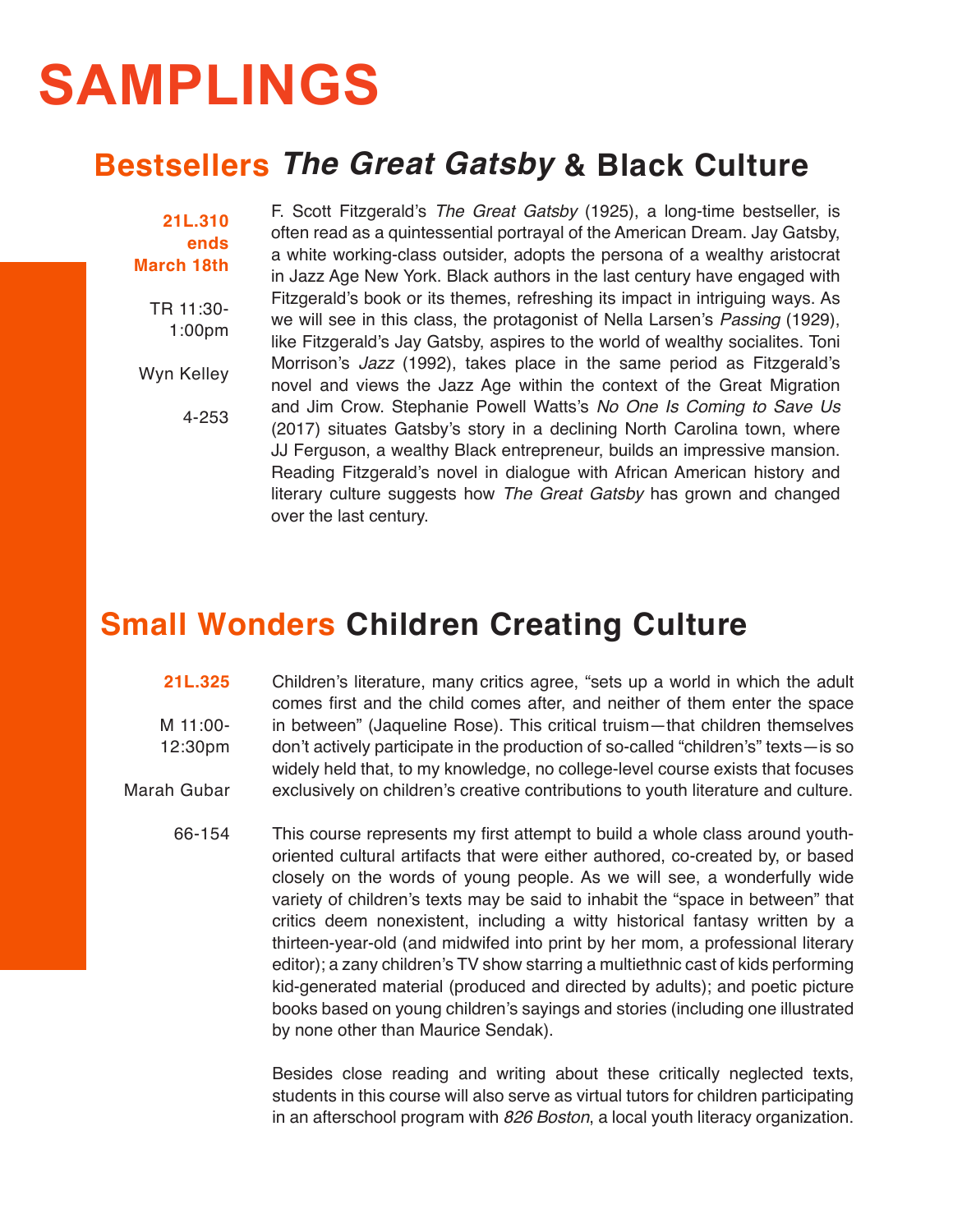### **Literature in the Digital Age Textual Mischief**

| 21L.355<br>begins<br><b>March 28th</b><br>TR 11:30-<br>1:00 <sub>pm</sub> | Herman Melville's novella <i>Benito Cereno</i> , a nineteenth-century story<br>of mutiny at sea, is a duplicitous text. Somewhat in the manner of a<br>detective story, Melville's narrative raises questions about its design and<br>its designs upon a reader. This class seeks to understand the text's perils<br>and pleasures by applying digital tools to the reading process. We will<br>explore methods for deepening the reading experience, using a wide<br>range of approaches:                                                         |
|---------------------------------------------------------------------------|----------------------------------------------------------------------------------------------------------------------------------------------------------------------------------------------------------------------------------------------------------------------------------------------------------------------------------------------------------------------------------------------------------------------------------------------------------------------------------------------------------------------------------------------------|
| Wyn Kelley<br>5-232                                                       | 1. Reading and annotating the text in MIT's Annotation Studio<br>2. Fluid-text analysis: exploring and collating different<br>versions—magazine and book publication, as well as different<br>editions and formats<br>3. Comparison with source text, Amasa Delano's A Narrative<br>of Voyages and Travels, and other literary and historical sources<br>4. Marginalia: Melville's manuscript annotations as critical tool<br>5. Text analysis using Voyant Tools to locate significant patterns<br>6. Digital research in MIT Libraries databases |
|                                                                           | Students will read and discuss texts intensively in class; practice using                                                                                                                                                                                                                                                                                                                                                                                                                                                                          |

Students will read and discuss texts intensively in class; practice using different digital platforms; post questions and responses in a class discussion forum; present an in-class report; and keep a portfolio of materials to submit at the end of the term. No technical expertise required.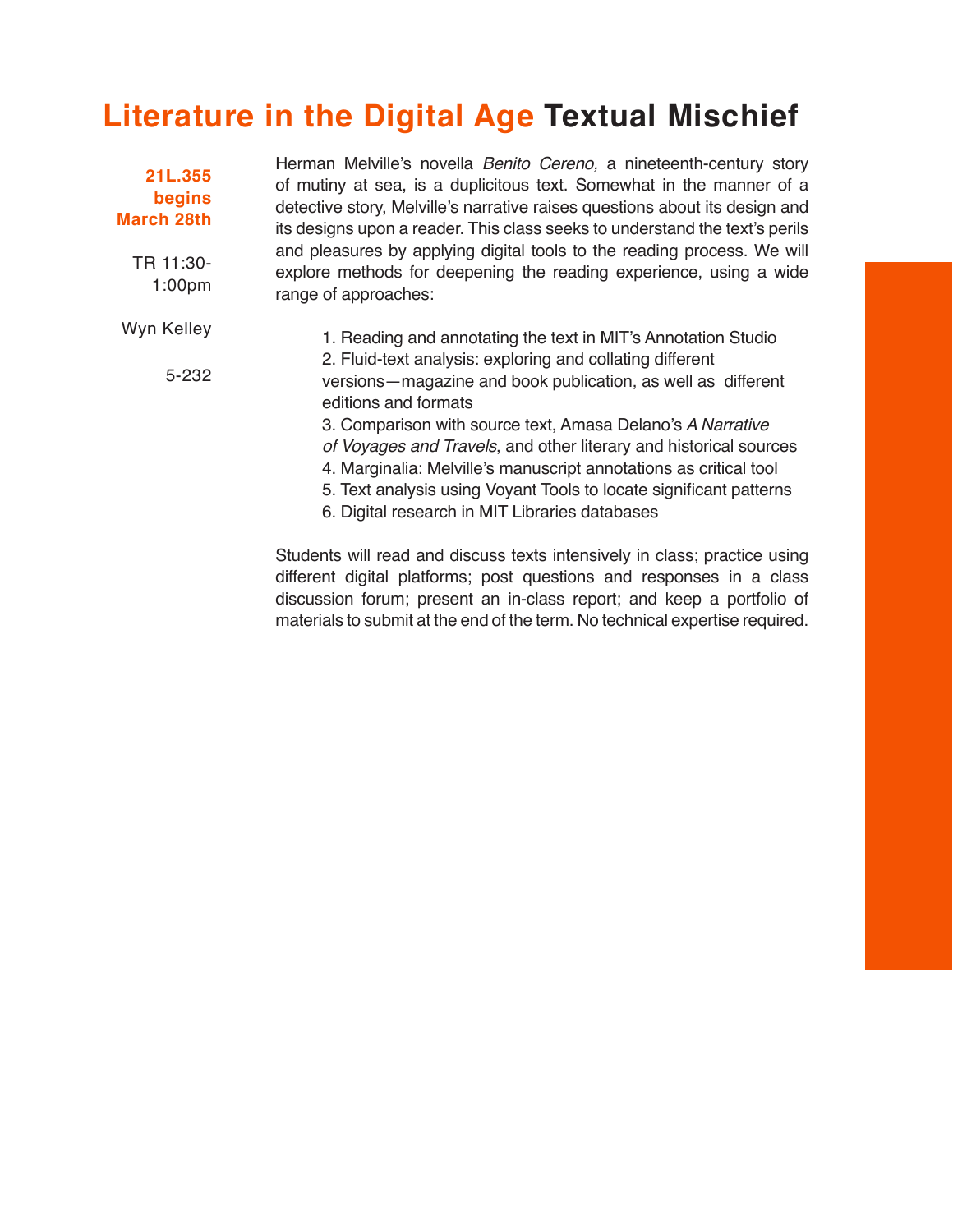## **INTERMEDIATE**

### **Film Style & Genres: Kubrick**

#### **21L.433 (H)**

R 7:00- 10:00pm

Eugenie Brinkema

1-273

This seminar explores the films of the American director Stanley Kubrick. Though he made only 13 films, he is widely regarded as one of the greatest and most influential directors in film history. The course will closely study films from across his career, and spanning genres including noir, the war film, satire, science fiction, and horror. Our focus will be close analysis of Kubrick's unique formal language—his use of color, staging, editing, use of space(s), choreographed camerawork, and his extraordinary manipulations of sound and music. We will also analyze his use of satire, parody, and irony; his stylistic deployment of photography, theatricality, and reflexivity; and his complex relationship to war, violence, technology, gender, and sexuality.

### **Science Fiction and Fantasy**

**21L.434 (H)**

TR 1:00-

2:30pm

14N-112

Laura Finch

under the sun; but there are new suns." This ability to up-end what we consider possible and to allow us to imagine differently is the hallmark of Speculative Fiction. In this class we will read books that makes use of this radical capacity in order to challenge the oppressive structures of race, gender, colonialism/settler colonialism, and capitalism that we currently live under. By tackling the social injustices of the present, the writers we will read invite us to imagine our futures differently.

The American author Octavia E. Butler once wrote: "There is nothing new

This intermediate-level class is focused on issues of social justice. We will read 21st- century science fiction and speculative fiction (including short stories, novels, and films), as well as theoretical and critical texts. Assessment (presentations, short written responses, and a final paper/ project) is based on consistent participation and engagement throughout the semester, rather than being heavily weighted towards a final paper.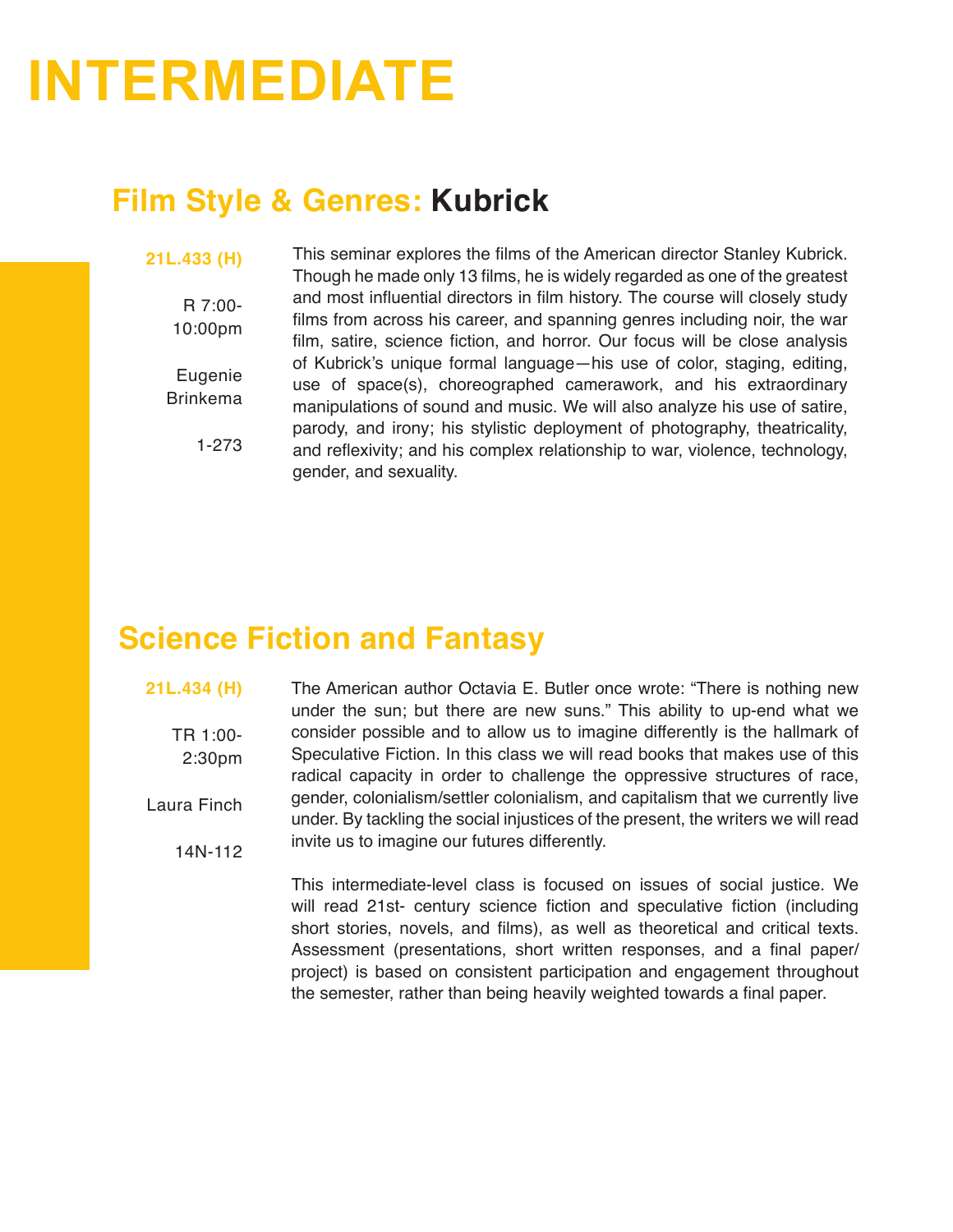### **Literature and Film: In Dreams: The dream sequence in literature and film**

#### **21L.435J (H)**

TR 1:00- 2:30pm

Lianne Habinek

1-375

Famously, the Chinese philosopher Zhuangzi recounts that one day he fell asleep and dreamed he was a butterfly. When he awoke, he was no longer certain whether he was a man who dreamed he was a butterfly – or a butterfly who dreamed he was a man. In this course, we will walk this double line of doubt and belief, asking how literature and film can be used to translate and interpret these moments of unconscious consciousness. Dreams could prophesy, bearing witness to divine intent, as in Genesis and Homer's epics. Medieval visionary dream poems opened up experimental spaces, where visions of social, political, or personal change might come to fruition. Then, too, psychological interpretations of dreams – driven by Freudian criticism, or realized metaphorically on the screen, as in *Nightmare on Elm Street* or *The Science of Sleep* – offered a way to explore one's own unrealized desires. We will consider stories by E.T.A Hoffmann, H.P. Lovecraft, Mary Shelley, and Franz Kafka; novels such as Emily Brontë's *Wuthering Heights* and Daphne du Maurier's *Rebecca;* Shakespeare's A Midsummer Night's Dream; and contemporary works such as Yasutaka Tsutsui's *Paprika* and Karen Thompson Walker's *The*  Dreamers. Threaded throughout, we will explore such films as *8 ½,*  Spellbound, Mulholland Drive, and *Brazil.*

### **Introduction to Literary Theory**

**21L.451 (H)** Meets with CMS.840 TR 2:00- 3:30pm Shankar Raman 56-167

This subject examines the ways in which we read. It introduces some of the different strategies of reading, comprehending and engaging with literary texts developed in the twentieth century, paying especial attention to poststructuralist theories and their legacy. The course is organised around specific theoretical paradigms. In general, we will: (1) work through the selected reading in order to see how it determines or defines the task of literary interpretation; (2) locate the limits of each particular approach; and (3) trace the emergence of subsequent theoretical paradigms as responses to the achievements and limitations of what came before. The literary texts and films accompanying the theoretical material will serve as concrete cases that allow us to see theory in action. For the most part, each week will pair a text or film with a particular interpretative approach, using the former to explore the latter. Rather than attempting a definitive or full analysis of the literary or filmic work, we will exploit it (unashamedly – and indeed sometimes reductively) to understand better the theoretical reading it accompanies.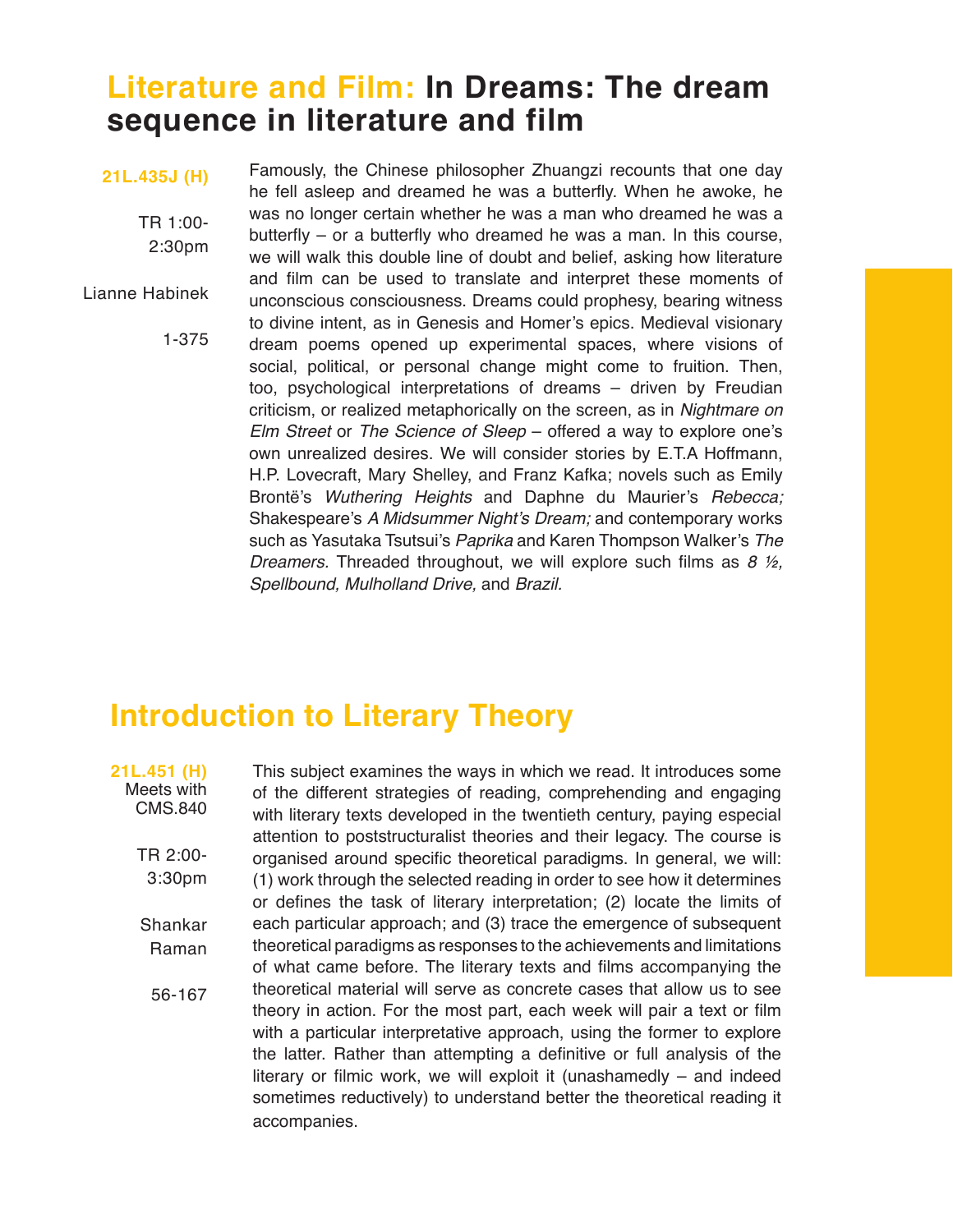### **Ancient Authors Homeric Epics**

**21L.455 (H)**

MW 11:00- 12:30pm

Alexander Forte This course will feature a detailed examination of the *Iliad* and *Odyssey*  as two great poems of the ancient world, with a focus on oral poetry as the wider context of their creation. Topics will include the historicity of the Trojan war, orality and literacy in archaic Greece, the question of one or many Homer(s), the structure of the poems, representations of gender, sexuality, and ethnicity, and the degree to which Homeric concepts (of mind, time, speech, glory, and justice, among others) match our own.

2-103

### **The Bible: New Testament**

#### **21L.457 (H)**

TR 9:30- 11:00am Ina Lipkowitz

1-135

Beginning with an overview of the narrative arc and major themes of the Hebrew Bible, this course will introduce students to the New Testament as a collection of historical documents from the 1st and 2nd centuries, including biographies, history, letters, and an apocalyptic vision. We will study its historical and cultural context, address issues resulting from the translation of Hebrew into Greek, imagine how the various writings might have been understood by their earliest readers, and draw upon a range of methodologies and the interpretive practices of different traditions. Note: There are no prerequisites for this class; students may register without having taken The Hebrew Bible (21L.456).

### **Identities and Intersections: Queer Literatures**

**21L.480J (H)** Same subject as WGS.245

> MW 9:30- 11:00am

Joaquín **Terrones** 

This course will focus on LGBT literature from the late nineteenth century to the present with an emphasis on fiction and poetry. In particular, we will analyze how LGBT identities and their literary representations have changed over time. Our discussion will give special attention to the ways in which race, class, and disability intersect with sexuality and gender. Some of the authors we will read include James Baldwin, Virginia Woolf, Samuel Delany, Tony Kushner, Alison Bechdel, Cherrie Moraga, Janet Mock, and Audre Lorde.

2-135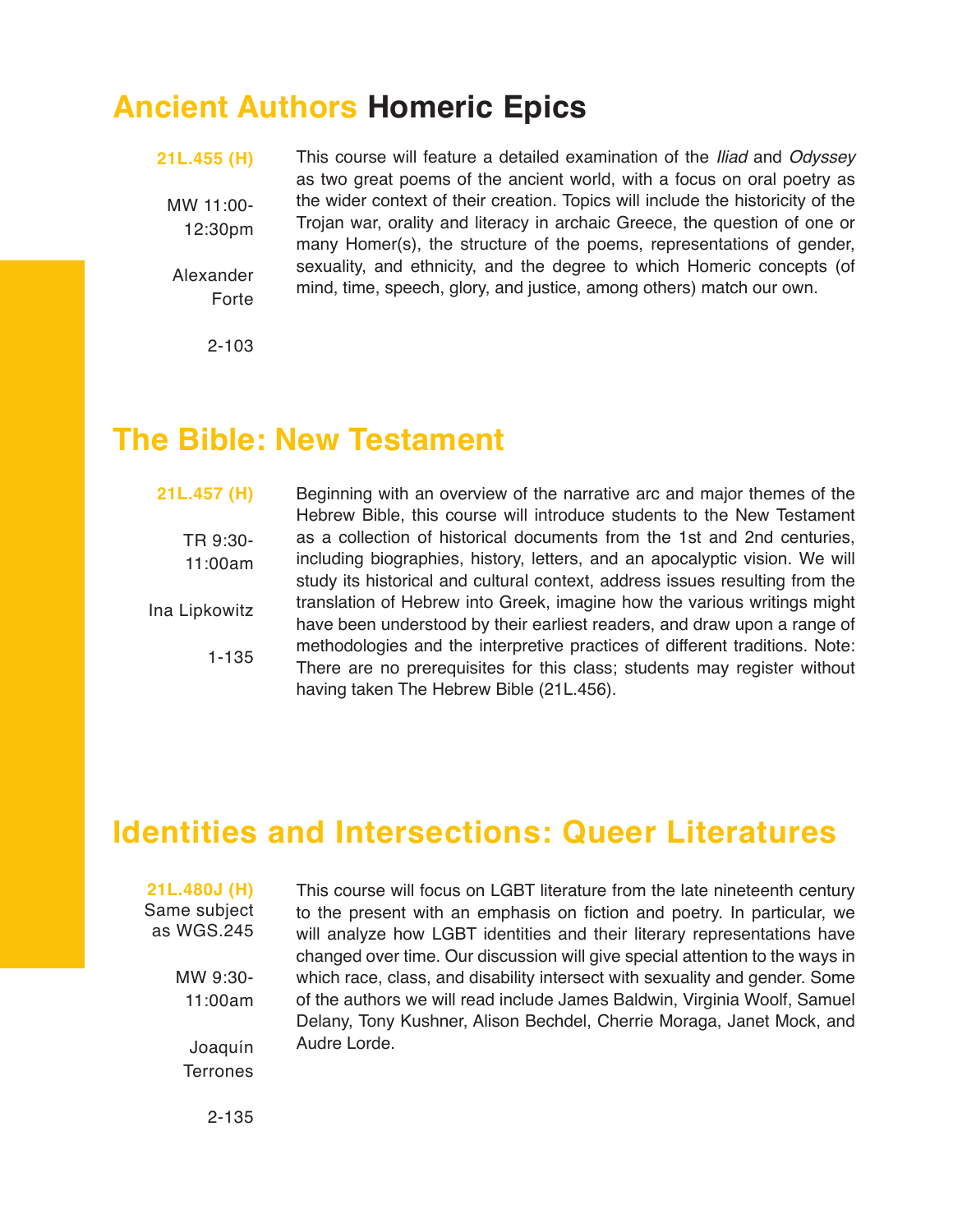### **Modern Fiction Twentieth Century Masters**

**21L.485 (H)** TR 3:00- 4:30pm David **Thorburn** 

4-146

Tradition and innovation in a representative sampling of novels and shorter fiction by the great English and European modernists – Conrad, Woolf, Joyce, Kafka, and others. Recurring topics will include the role of the artist in the modern period, the representation of sexual and psychological experience, shifting attitudes toward gender roles and social class, and the aggressively experimental character of so many modern texts. Early classes stress modern literature's connection to social and cultural forces, especially the great Impressionist painters and their followers.

### **Modern Drama Gender and Performance**

| 21L.486 (H) | Words fail.                                                                                                                                         |
|-------------|-----------------------------------------------------------------------------------------------------------------------------------------------------|
|             | -Samuel Beckett                                                                                                                                     |
| TR 11:00-   |                                                                                                                                                     |
| 12:30pm     | What does it mean to stage a play in a world where talk is cheap but also<br>incendiary, where screens have come to dominate our lives and we are   |
| Diana       | deluged with multimedia entertainments? Is "liveness" still special, and                                                                            |
| Henderson   | if so, what does that mean? At a time when gender has become newly<br>fluid and its performativity both a given and a source of political conflict, |
| 14N-325     | how does theater imagine the gendered world differently? How do race<br>and class factor into gender's meanings? We will consider the reasons       |
|             | playwrights still write drama, attending to the different possibilities that                                                                        |
|             | theater affords those whose voices are ignored or marginalized; those                                                                               |
|             | who want to challenge the dominant culture; and those who delight in the                                                                            |
|             | legacies of literary drama, community rituals, and language as an essential                                                                         |
|             | part of performed storytelling. Playwrights will include Caryl Churchill,                                                                           |
|             | Tony Kushner, Tom Stoppard, Suzan-Lori Parks and-of course-the                                                                                      |
|             | master of failure, Samuel Beckett. And you. First and foremost, we will                                                                             |
|             | be considering and experiencing modern drama as performance art,                                                                                    |
|             | technologies and embodiment and, for lack of a better word, gender.                                                                                 |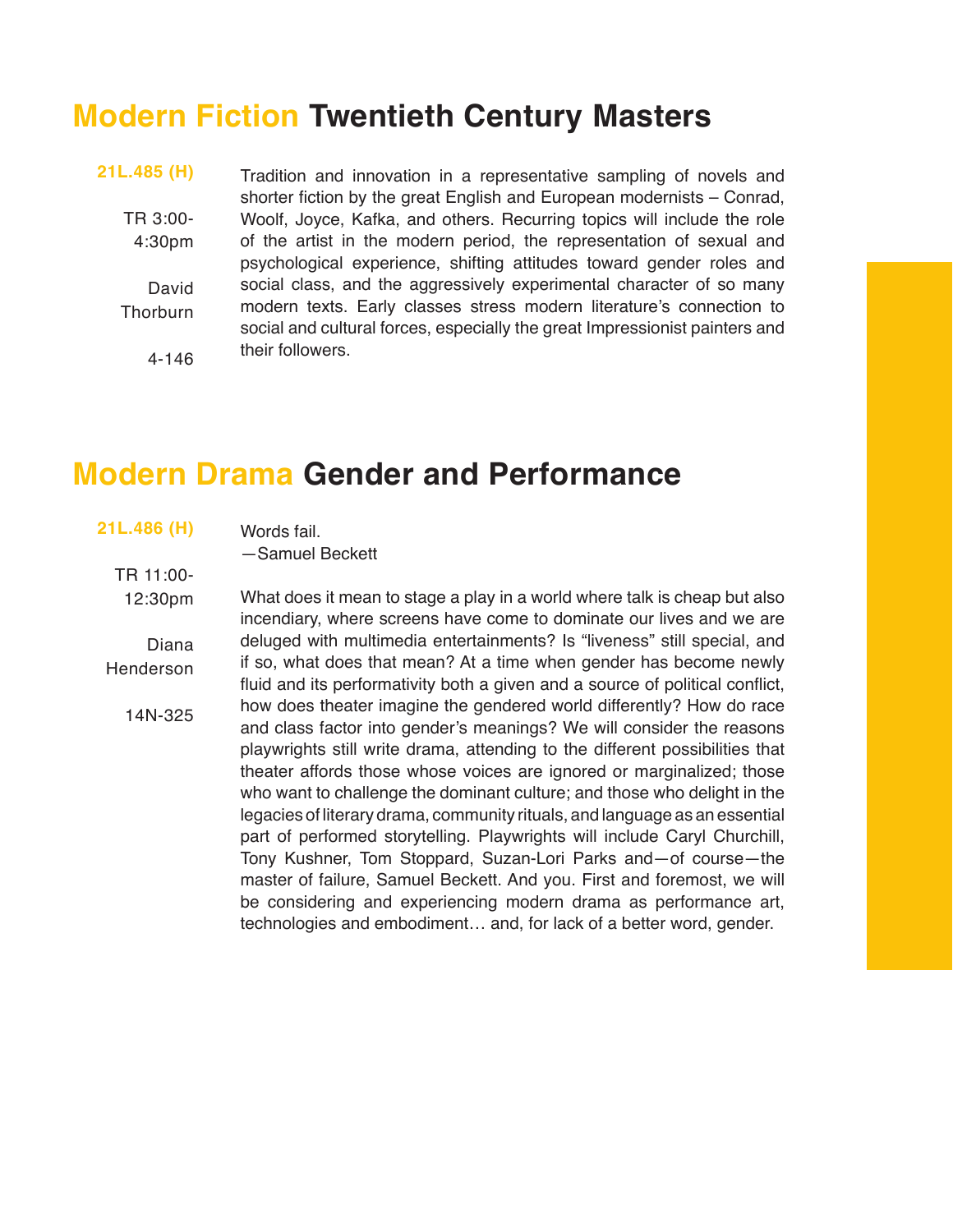### **Worlds Made and Unmade: Modern Poetry**

#### **21L.487 (H)**

TR 1:00- 2:30pm

Noel Jackson

2-103

A long tradition of thought endows poetry – derived from the Greek word poiesis, meaning "to make" – with the privilege not just to reflect the social world, but to shape it after its own beautiful image. By this understanding, poetry is naturally suited to utopian imaginings. But in a good deal of modern English-language poetry, poets' utopian aspirations confront the intractable matter of the world that they would transform or recreate. In the midst of ruins, their poetry explores and seeks to extend the limits of its efficacy to make the world new. We will begin with some poetry of the previous century that responds to contemporary revolutions in America, France, and Haiti. Starting from the modern utopian experiments of the Romantic era, we will then read mainly 20th-century poetry, both utopian and dystopian, by poets including W.B. Yeats, Ezra Pound, T.S. Eliot, Langston Hughes, Wallace Stevens, Allen Ginsberg, Diane di Prima, Adrienne Rich, Audre Lorde, as well as the work of some contemporaries.

### **American Authors Novelists' Essays**

#### **21L.512 (H)**

TR 3:00- 4:30pm Sandy Alexandre

1-242

What do writers who are mostly famous for their works of prose fiction have to say and how do they necessarily speak their minds differently when they're writing essays instead of novels? What can this kind of ambidexterity teach us about why some thoughts need to be novels while other thoughts really just need to be essays? Do the essays of novelists have a certain "je ne sais quoi" that the essays of those who, perhaps, have never written a novel seem to lack? Can a novel begin as an essay? What essay has a writer's own novel inspired that writer to pen after the novel's publication? What can these essays teach us about experimenting, thinking, assembling, preparing, and organizing our way toward clearheaded and ethical actions in the real world? These are some of the questions that we'll answer throughout the course of the semester as we read essays by James Baldwin, Gore Vidal, Toni Morrison, Alice Walker, Ralph Ellison, Truman Capote, and others.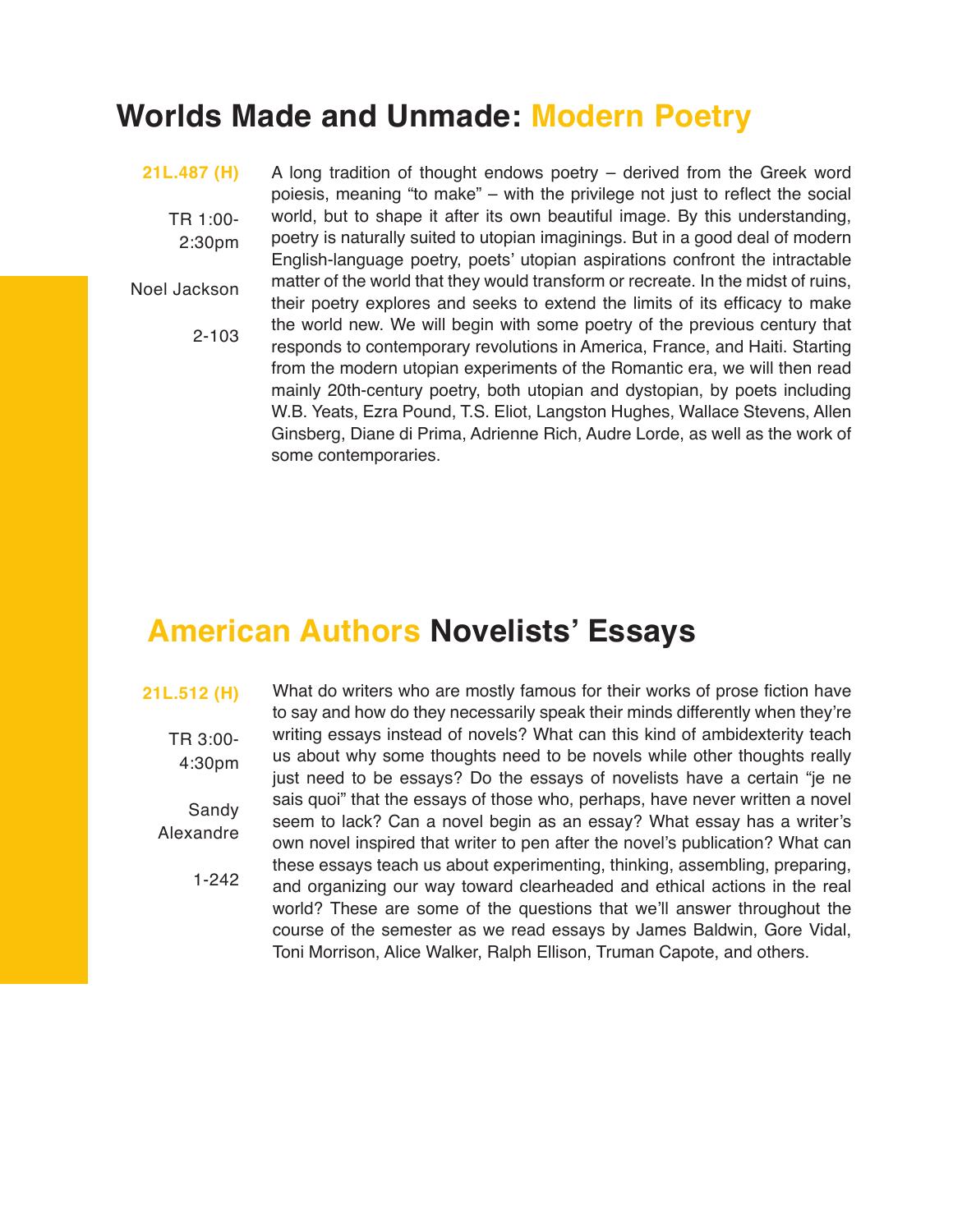## **INTERNATIONAL LITERATURE**

### **Greek Readings**

#### **21L.609 ends March 18th** MW 4:00- 5:00pm

Alexander Forte

1-246

Introduction to reading ancient Greek literature in the original language. Provides a bridge between the study of Greek grammar and the reading of Greek authors. Improves knowledge of the language through careful examination of literary texts, both prose and poetry. Builds proficiency in reading Greek and develops appreciation for basic features of style and genre. Texts vary from term to term. May be repeated once for credit if content differs. 21L.609 and 21L.610, or two terms of 21L.609, may be combined by petition (after completion of both) to count as a single HASS-H.

### **Advanced Greek**

**21L.610 ends March 18th** MW 4:00- 5:00pm Alexander Forte Building on 21L.609, develops the ability to read and analyze ancient Greek literary texts, both prose and poetry. Focuses on increasing fluency in reading comprehension and recognition of stylistic, generic, and grammatical features. Texts vary from term to term. May be repeated once for credit if content differs. 21L.610 and 21L.609, or two terms of 21L.610, may be combined by petition (after completion of both) to count as a single HASS-H.

1-246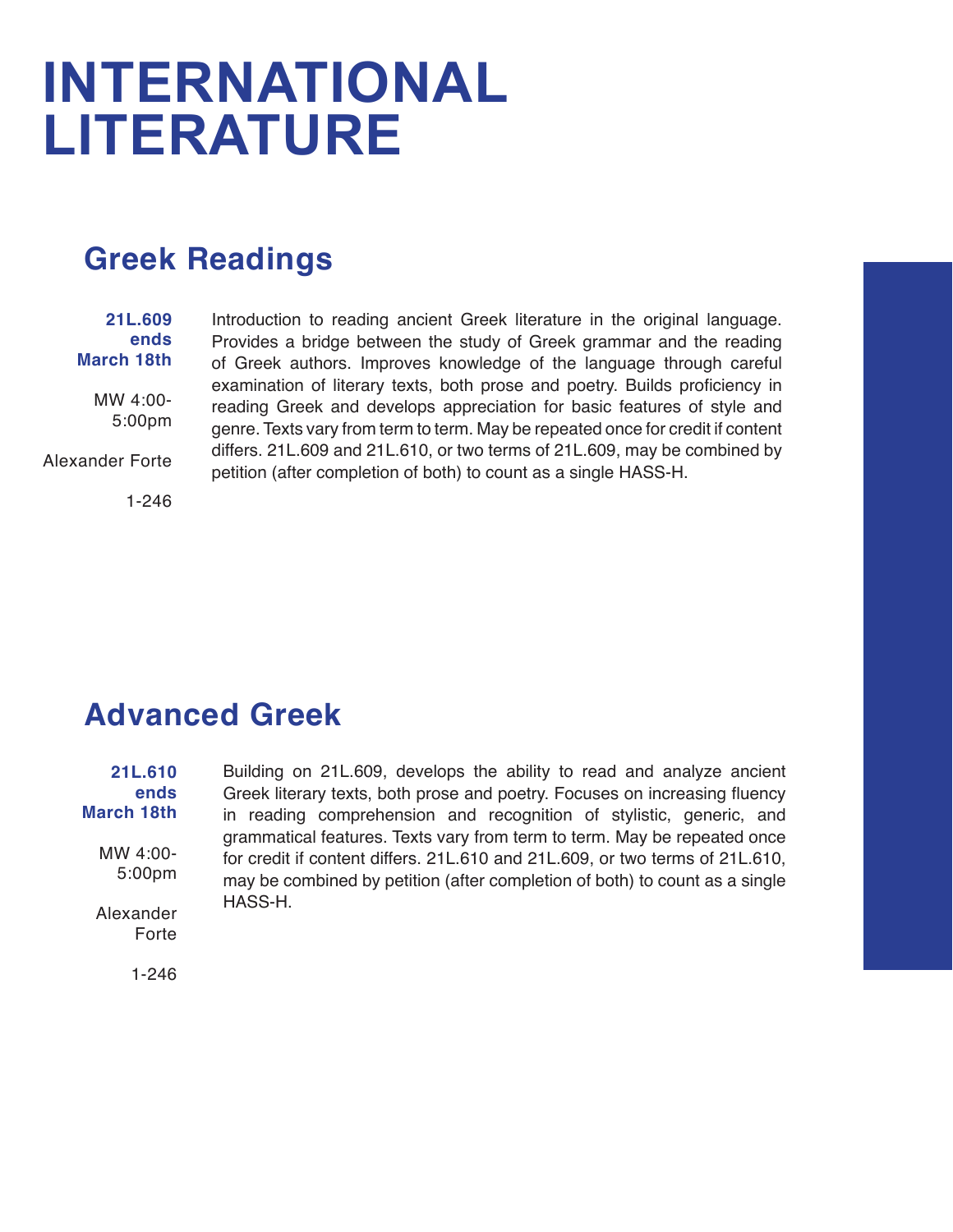### **Latin I**

#### **21L.611 ends March 18th**

MW 1:00- 2:30pm

> Randall Collaizi

14N-112

### **Latin II**

#### **21L.611 begins March 28th**

MW 1:00- 2:30pm

> Randall Collaizi

14N-112

Latin I offers an introduction for those who do not know the language, or a review for those who would like to refresh the Latin that they have previously learned. In this half-semester intensive course, students will learn the rudiments of Latin vocabulary and grammar, including basic vocabulary, word forms, and simple sentence structure. This is the equivalent of a full first semester of college-level Latin.

Latin II offers a continuation of Latin I. This class will complete the basic preparation for those who have begun the language with Latin I (611), or will give a review to those who have learned some Latin previously. In this halfsemester intensive course, students will reach the level necessary to read Latin texts at an intermediate level, including the full basic Latin vocabulary, word forms, and a knowledge of more complex sentence structures. This is

the equivalent of the second semester of college-level Latin.

### **The New Spain: 1977-Present**

**21L.640J (H)** Same subject as 21G.740

> T 7:00- 10:00pm

Margery Resnick

14N-325

What do we actually mean by "Latin America"? Is it possible to talk meaningfully about a common identity in a region with such enormous racial, ethnic, cultural, and linguistic diversity? We will tackle these questions by studying contemporary film, literature, popular music, television, and visual art. In particular, we will focus on cultural exchanges between Latin America and the rest of the world. How do Latin Americans consume (or resist) foreign goods, ideas, and influences? How do Latin American writers, directors, and artists create work that speaks to both local and international audiences? Course materials include readings by Roberto Bolaño, Valeria Luiselli, Eduardo Galeano, Rita Indiana, and Yuri Herrera; films such as The Motorcycle Diaries, Miss Bala, 7 Boxes, and *Wild Tales;* and the work of visual and musical artists including Frida Kahlo, Fernando Botero, Rubén Blades, Celia Cruz, and Calle 13. Taught in Spanish.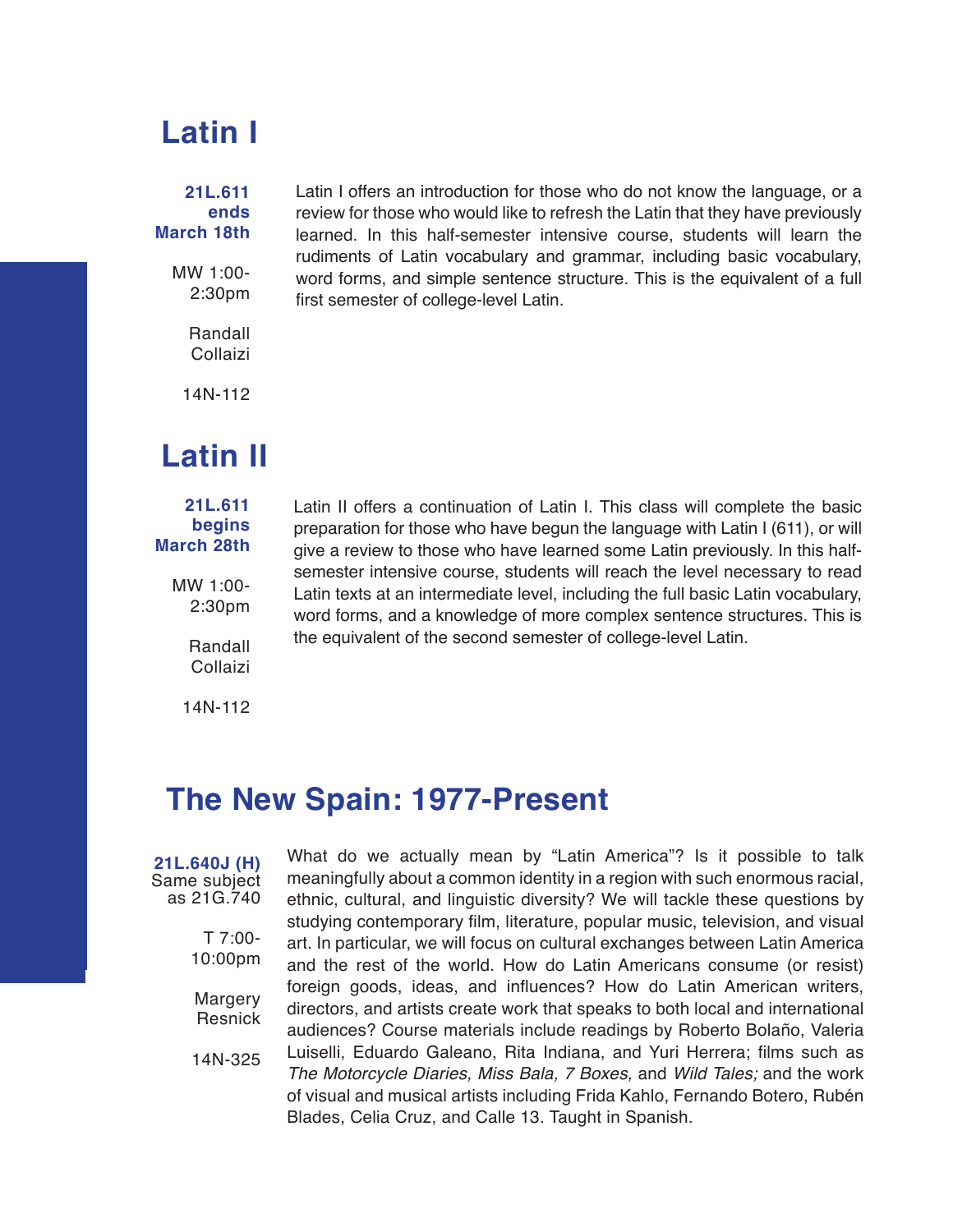## **SEMINAR**

### **Studies in Fiction: Afrofuturism, Magical Realism, and Other Otherwise Worlds**

**21L.702 (H, CI-M)** MW 1:00- 2:30pm Joaquín **Terrones** 56-167 Is this the only possible world? Or are there ones free of white supremacy, colonialism, capitalism, patriarchy, and ecological devastation? What might it mean not just to imagine other possibilities but to listen for the other worlds that already exist alongside our own? In this course, we will examine how Afrofuturism, magical realism, and other forms of the fantastic in North and Latin America not only envision alternatives to the current order but also identify existing ways of being otherwise in the world. In addition to analyzing texts and films, we will incorporate theoretical insights from black studies, latinx studies, queer studies, and feminism into our discussions. Some of the authors we will read include Octavia Butler, N.K. Jemisin, Samuel Delany, Gabriel García Márquez, José María Arguedas, and Alejo Carpentier; films we will watch include Candyman, Space is the Place, The Devil's Knot, and *Embrace of the Serpent;* and pop culture narratives we will study include Beyoncé's *Black is King,* Janelle Monáe's Dirty Computer, Barry Jenkins' The *Underground Railroad,* Disney's *Encanto,* and Ta-Nehisi Coates' *The Intergalactic Empire of Wakanda.*

### **Studies in Drama Ancient and Medieval Shakespeares--Now!**

**21L.703 (H, CI-M)** TR 3:30- 5:00pm Diana Henderson 4-253 From ancient Troy, Greece, Rome, and Egypt to medieval England and France, the heroes, lovers, and villains of Shakespeare's historical plays range widely across Europe and the Mediterranean—while speaking to the politics and passions of his present. We will work backwards and forwards in time from those stories, putting them in dialogue with the perspectives of modern media artists and literary and historical scholars alike, to map the playwright's imaginative journeys as well as our own. From *Troilus* and *Cressida* to *Antony and Cleopatra, Julius Caesar* to *Richard II*, we will compare historical upheavals and their dramatic representation, uncovering the societal and theatrical contexts that still compel artists across the globe to stage, rewrite and film them. As well as learning about different disciplinary and theoretical approaches to them, we will analyze drama as performance—a distinctive art form within an ever-changing media landscape. We will also celebrate the wit and outrageousness of plays such as *Henry V, Pericles,* and *Titus Andronicus*, learning from seminar participants as well as guest experts about adaptations and spinoffs, heroic myths and tragic destruction—so students in Theater Arts, Ancient and Medieval Studies, CMS/W, History and, of course, Literature will all be welcome!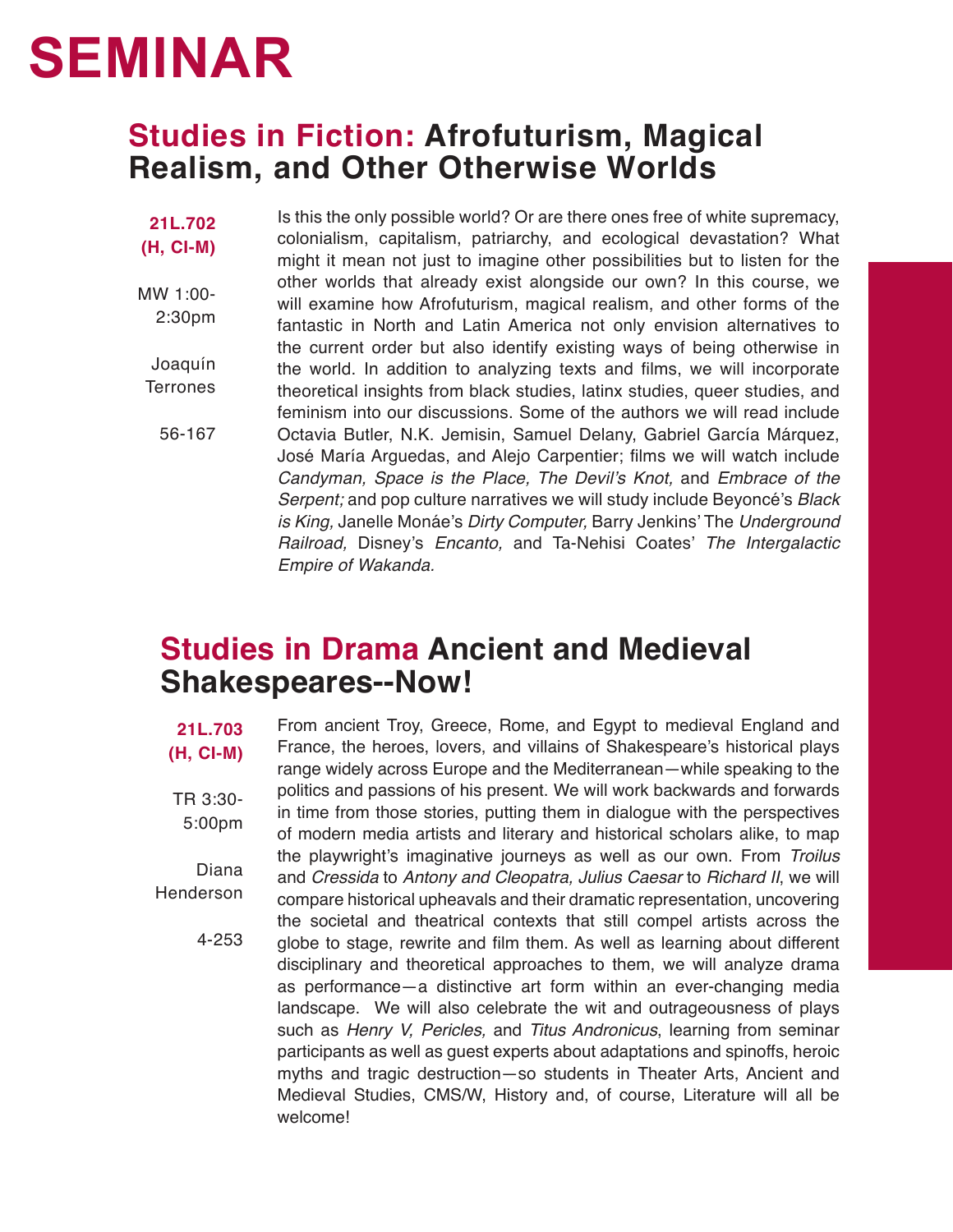### **Studies in Poetry Avatars, Allegory, and Apocalypse in Spenser's Faerie Queene**

**21L.704 (H, CI-M)** T 7:00- 10:00pm Mary Fuller 2-103 After the medieval legends of King Arthur, and before modern fantasy novels and role-playing games, lies Spenser's epic poem, *The Faerie Queene. FQ* – written by a contemporary of Shakespeare's – weaves together quests, moral allegory, political argument, apocalyptic vision, gender play and comedy into a sequence of multi-layered stories loosely connected by the youthful Arthur's search for the Faerie Queene. Each of its major characters seeks to complete a series of tasks and ordeals linked to one of the qualities a perfect man should have. At least, that's the job the poet initially sets out to do…

> Work for the class will include visual plot summaries, short research presentations on student-originated topics, close reading, some instruction focused on Spenser's language, and a major project with multiple options.

### **Studies in Film Lost and Found Footage**

Currently, the term "found footage" is perhaps most commonly understood as a sub-genre of the horror film – one that relies on supposedly "true" lost-and-found footage of hauntings, possessions, and other monstrosities to structure their nightmarish narratives (The Blair Witch Project; Paranormal Activity; Unfriended). By playing with audience expectations of authenticity and illusion, found footage horror encourages us to believe that the recovered and reassembled documentary, news, and/or home video footage we are seeing is "real" – making it all the more terrifying. While this seminar is indeed interested in examining the found footage horror genre formally and historically, it also uses it as a jumping off point to explore "found footage" for all its other linked and divergent possibilities. Missing, incomplete, damaged, destroyed, salvaged, remixed, recycled, and re-contextualized film and video structure and inform our moving image world; it is in these gaps, bits, pieces, collages, archives, and ephemera that this seminar takes interest. Over the course of the semester, this class will engage with the aesthetic, ideological, political, and historical implications of the following "lost and found footage": documentaries and newsreels; early silent and Hollywood cinema; experimental and avant-garde films that- -make use of found footage; unreleased films; home movies; industrial and educational films; fictional found footage and "mockumentary;" underground and

Meets with CMS.830 TR 11:00- 12:30pm

**21L.706J (H, CI-M)**

Alex Svensson

4-253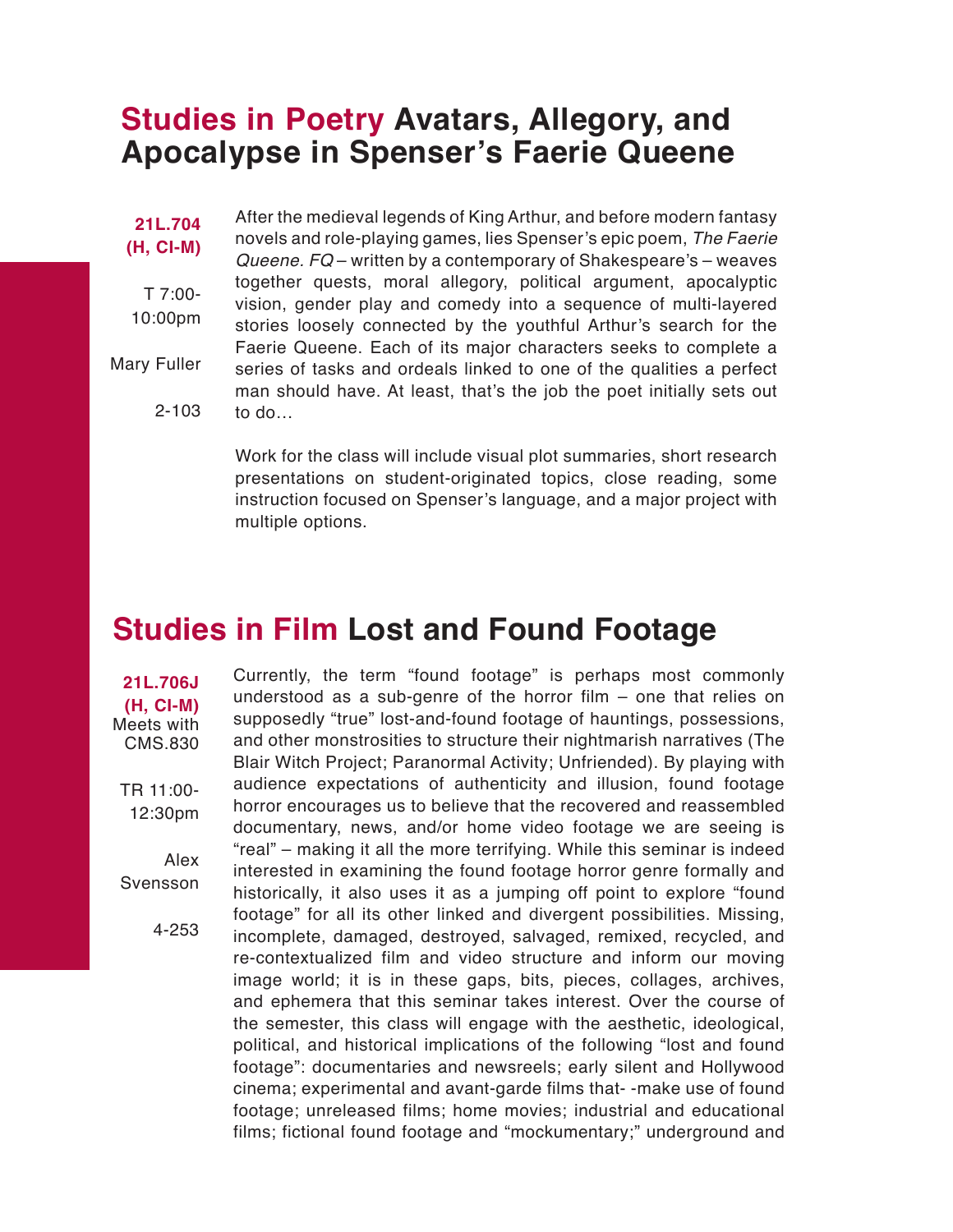### **Studies in Film Lost and Found Footage (continued)**

censored footage; and surveillance, webcam, and body-cam footage. In doing so, this seminar will address issues of film theory; cinematic heritage and preservation; film circulation and curation; physical and digital archives; re-appropriation; ownership and privacy; and of course realism and authenticity.

### **Problems in Cultural Interpretation The Written Kitchen: Reading Women's Cookbook and Food Blogs**

Cookbooks can tell us how to bake a really good chocolate cake, but what is it we find when we read between the lines? Not only sources of recipes, cookbooks are also windows into the worlds that produced them, revealing what foods were available (and to whom), what technologies were used, who cooked (and for whom), and what food meant to the people who produced, transported, processed, cooked, and ate it. In this class we will give the same care and attention to American cookbooks and food blogs that are often given more traditional forms of writing. We will focus on women's contributions because historically it was through domestic manuals, recipes, and cookery books that women expressed themselves. Even today, with so many avenues open to them, women continue to dominate both cookbook publishing and the culinary blogosphere. **21L.707 (H, CI-M)** TR 11:30- 1:00pm Ina Lipkowitz 4-144